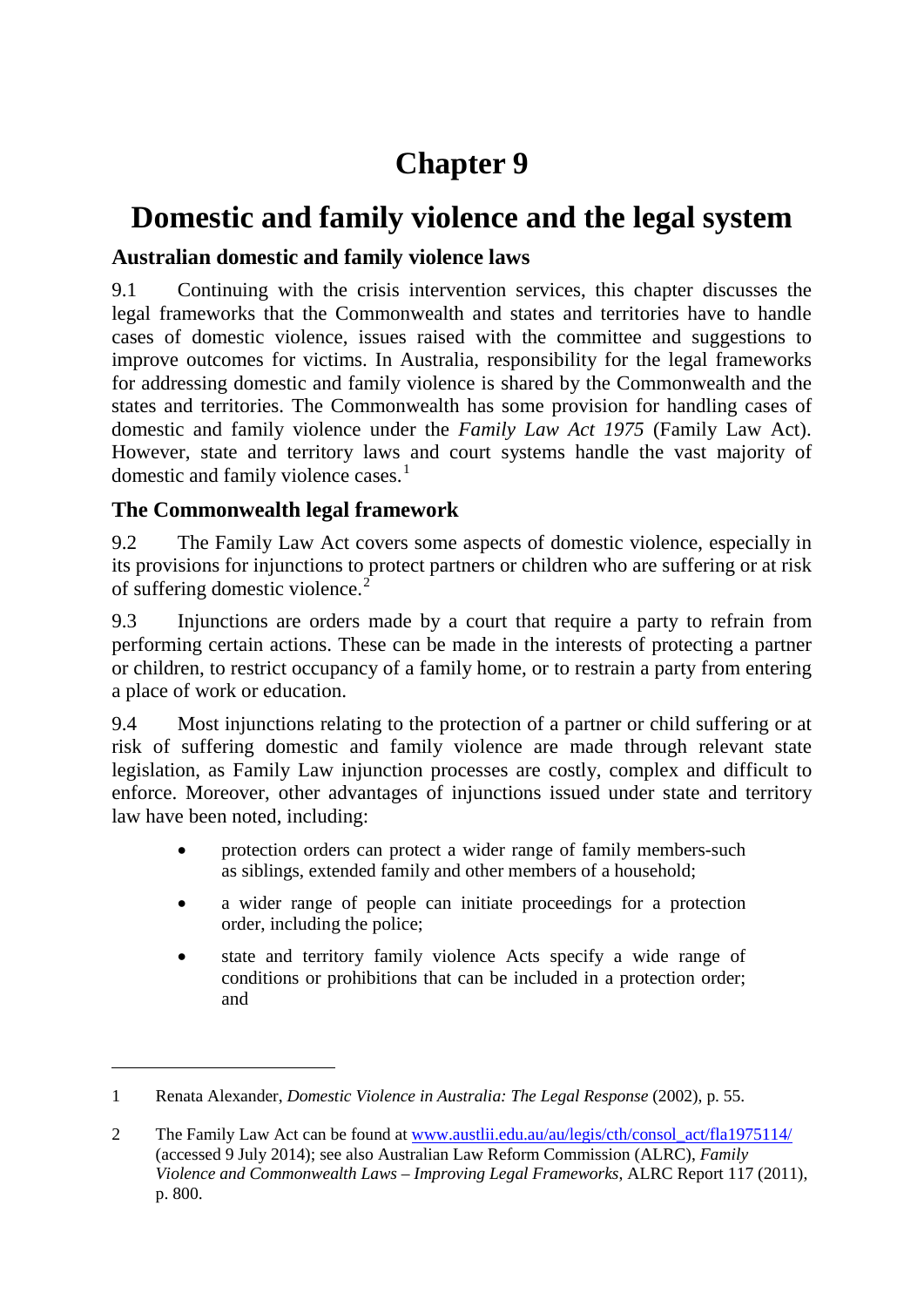• police are more familiar with procedures under state and territory family violence legislation.<sup>[3](#page-1-0)</sup>

# **The legal framework of the states and territories**

9.5 All Australian states and territories have laws in place that empower courts to make orders to protect the victims of domestic and family violence, or those at risk of suffering domestic and family violence.<sup>[4](#page-1-1)</sup> Terminology varies between jurisdictions, so this report will use domestic violence orders  $(DVOs)$ .

9.6 It should be noted that protection orders in general are civil, not criminal proceedings.[6](#page-1-3) It is also worth noting every Australian jurisdiction has some provision to recognise and enforce New Zealand DVOs once registered in the local justice system by the victim. $<sup>7</sup>$  $<sup>7</sup>$  $<sup>7</sup>$ </sup>

# **Issues raised with the committee**

9.7 Issues raised with the committee will be discussed in turn:

- existing work in this area;
- funding cuts to legal aid reducing access for victims of domestic violence;
- barriers to accessing legal aid;
- the lack of consistent training and evaluation for legal personnel working in the Family Court system;
- the need for harmonisation of DVOs across jurisdictions; and
- the tension between Family Court processes and cases heard in state and territory courts.

<span id="page-1-4"></span>7 Renata Alexander, *Domestic Violence in Australia: The Legal Response* (2002), p. 97.

<span id="page-1-0"></span><sup>3</sup> ALRC, *Family Violence and Commonwealth Laws – Improving Legal Frameworks*, ALRC Report 117 (2011), p. 800.

<span id="page-1-1"></span><sup>4</sup> Australian Government Solicitor, *Domestic Violence Laws in Australia June 2009*, p. 13.

<span id="page-1-2"></span><sup>5</sup> Following Australian Government Solicitor, *Domestic Violence Laws in Australia June 2009*, p. 10. Note the following terms are used in different jurisdictions: New South Wales – Apprehended Violence Orders; Victoria – Intervention Orders; Queensland - Protection Orders; Western Australia – Violence Restraining Orders; South Australia – Intervention Orders; Tasmania – Family Violence Orders; ACT – Protection Orders; Northern Territory – Domestic Violence Orders.

<span id="page-1-3"></span><sup>6</sup> Australian Government Solicitor, *Domestic Violence Laws in Australia June 2009*, p. 25.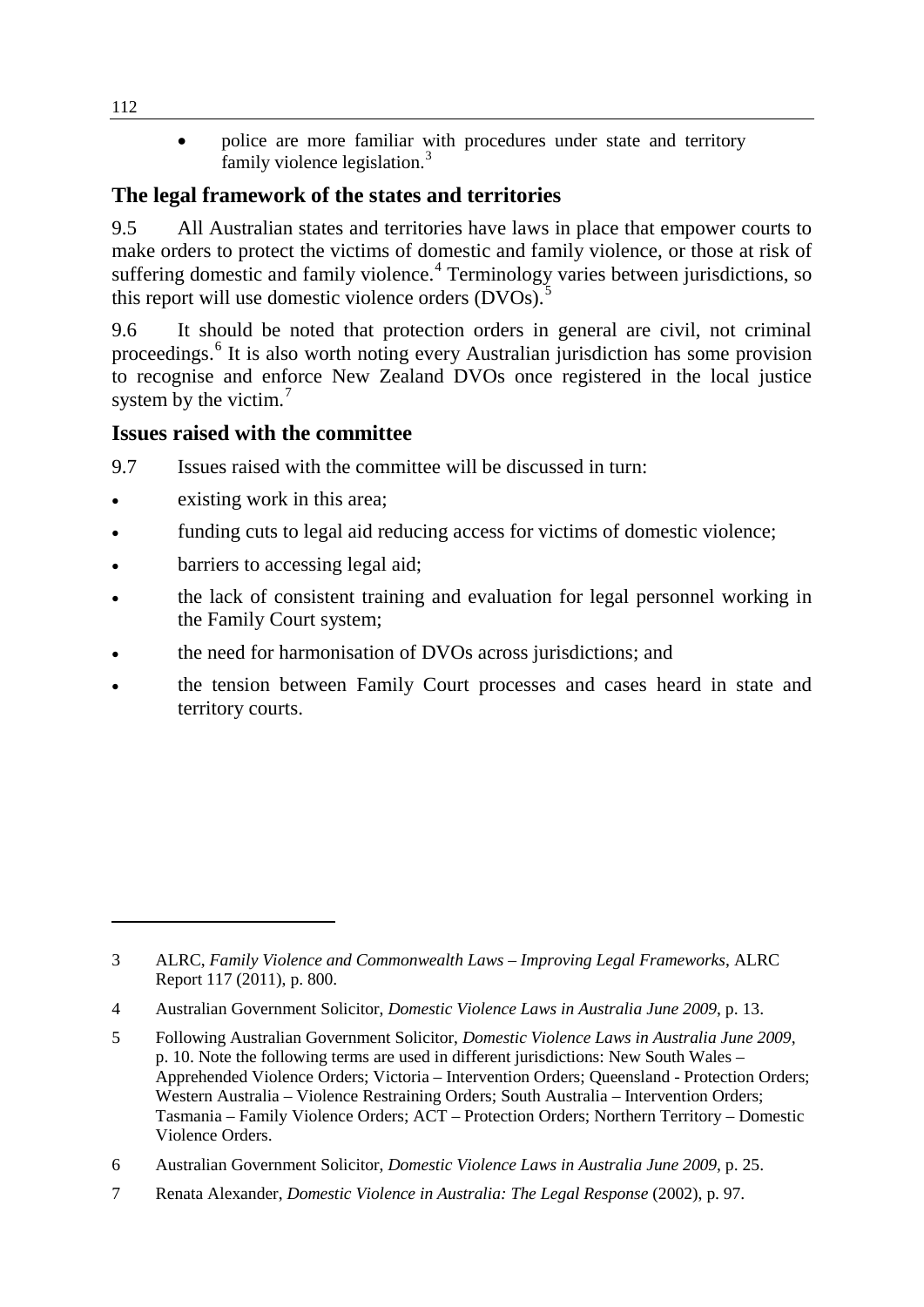#### *Existing work in this area*

-

9.[8](#page-2-0) The committee is aware of many reviews already conducted in this area.<sup>8</sup> In particular the committee acknowledges the comprehensive work undertaken by the Australian Law Reform Commission (ALRC) and the NSW Law Reform Commission (NSWLRC) examining the Australian legal response to family violence.<sup>[9](#page-2-1)</sup>

9.9 The First Action Plan under the National Plan includes a commitment to consider the 186 recommendations of the ALRC/NSWLRC report<sup>[10](#page-2-2)</sup> but there is no reference to this work in the Second Action Plan. Submissions urged that the recommendations be implemented.<sup>[11](#page-2-3)</sup>

#### 9.10 The progress report to COAG 2010-2012 notes:

The Commonwealth Government is currently considering the recommendations in the ALRC and New South Wales Law Reform Commission Report No 114, Family Violence—A National Legal Response, which was released on 11 November 2010.

The Report made 186 recommendations, which call for:

- a more seamless and integrated legal framework for people engaged in it;
- ensuring that victims have better access to legal and other responses to family violence;
- fair and just legal responses to family violence; and
- effective interventions and support in circumstances of family violence.

The recommendations can be split into two types: those that affect each jurisdiction individually and those that jointly affect the Commonwealth, states and territories.

<span id="page-2-1"></span>9 Note that the work done jointly by the ALRC with the NSW Law Reform Commission (NSWLRC) for their 2010 report was built upon by the ALRC's 2011 report the following year. See ALRC and NSWLRC, *Family Violence – a National Legal Response*, ALRC Report 114/ NSWLRC Report 128 (2010); and ALRC, *Family Violence and Commonwealth Laws – Improving Legal Frameworks*, ALRC Report 117 (2011).

<span id="page-2-2"></span>10 Department of Social Services, *Submission 57*, Attachment 1 (National Plan), p. 27.

<span id="page-2-0"></span><sup>8</sup> Australian Government, Attorney-General's Department and R Chisholm, *Family Courts Violence Review* (2009): Family Law Council of Australia, *Improving responses to Family Violence in the Family Law System: An Advice on the Intersection of Family Violence and Family Law Issues* (2009); Victorian Law Reform Commission, *Protection Applications in the Children's Court*, Final Report 19 (2010); Australian Institute of Family Studies, *Evaluation of the Family Law Amendment (Shared Parental responsibility) Act 2006 (Cth) Reforms* (2009); *Equal Before the Law: Towards Disability Justice Strategies* (2014). See also the National Association of Community Legal Centres and Women's Legal Services Australia *Submission 26*, pp1-2.

<span id="page-2-3"></span><sup>11</sup> See National Association of Community Legal Centres and Women's Legal Services Australia, *Submission 26*, p. 10; Australian Women Against Violence Alliance, *Submission 62*, p. 6; Women's Legal Centre (ACT and Region), *Submission 67*, p. 2; ACT Domestic Violence Prevention Council, *Submission 100*, p. 15.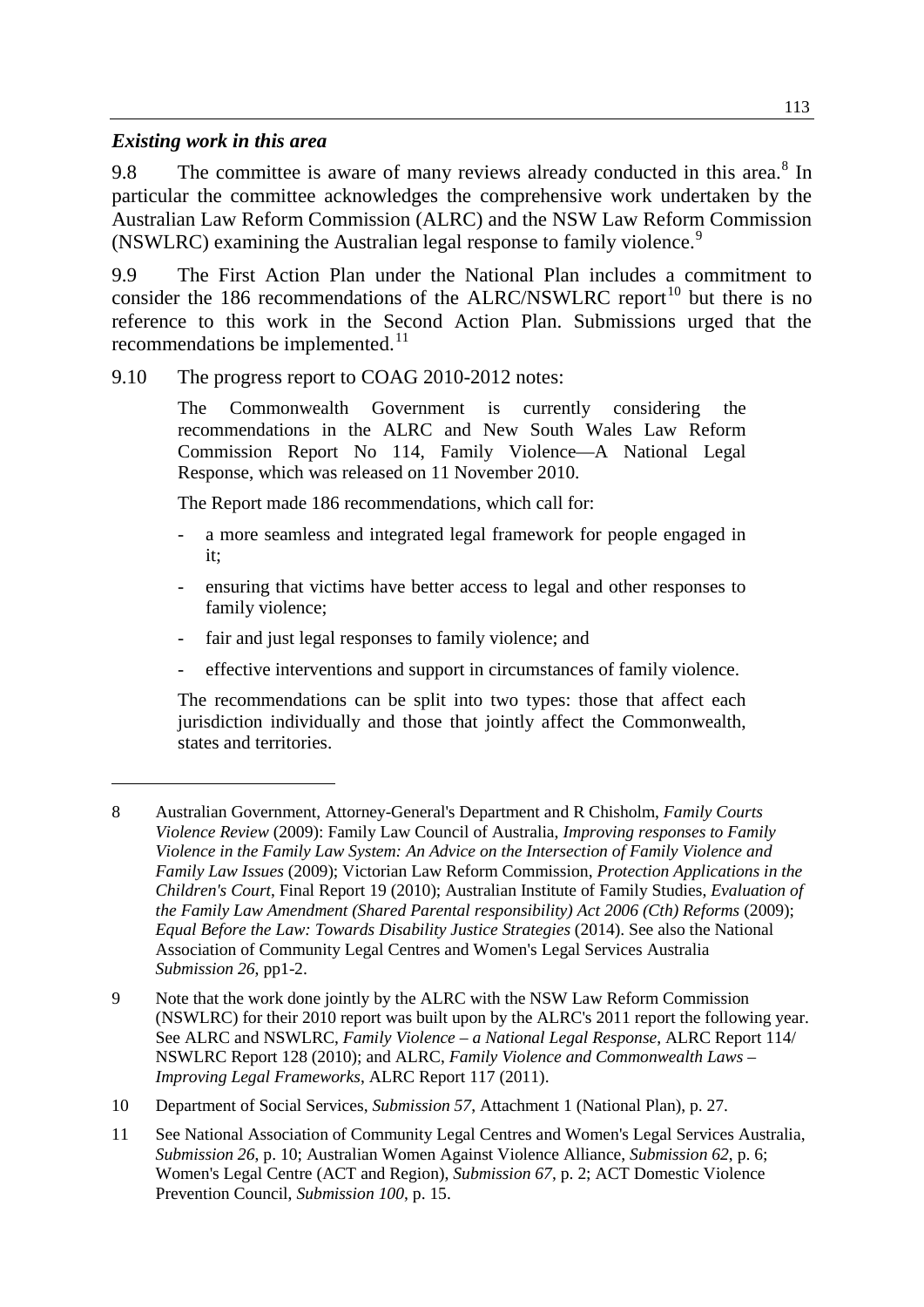At the Standing Committee of Attorneys-General meeting on 22 July 2011, Ministers agreed to develop a national response to the Report for the recommendations that jointly affect the Commonwealth and states and territories. A working group has been formed under the Standing Council on Law and Justice to develop a national response

At the Standing Council on Law and Justice meeting in October 2012, Ministers agreed that further work should be done on a national response, with the item to return to Standing Council's first meeting in 2013 with proposed outcomes for addressing the recommendations made by the ALRC and the New South Wales Law Reform Commission.<sup>[12](#page-3-0)</sup>

9.11 On 4 April 2013, the former Standing Council on Law and Justice (SCLJ) met and:

Ministers endorsed a national response [prepared by the Attorney-General] to the Australian and NSW Law Reform Commissions' report Family Violence – A National Legal Response. Ministers agreed to send the Attorney-General's response to the Australian and New South Wales Law Reform Commissions and to make the Attorney-General's response available in the SCLJ website. $^{13}$  $^{13}$  $^{13}$ 

9.12 The national response notes how each recommendation will be responded to:

Of the 186 recommendations contained in the Report, there are 97 recommendations which affect only the States and Territories and will be considered by each of them individually. There are 22 recommendations which affect only the Australian Government, and a separate Australian Government response is being developed in relation to each of those items. In addition, there are 34 recommendations which will be addressed by the Australian Government in their response and also considered by States and Territories individually, as the recommendations note action for each jurisdiction but do not require a collaborative effort. There are 33 recommendations that have been identified by the Standing Council on Law and Justice as affecting jurisdictions jointly and are therefore considered in this national response. Of those 33 recommendations, 9 are being dealt with in a National Justice Chief Executive Officers' (NJCEO) project which is looking at collaboration between the family law and child

<span id="page-3-0"></span><sup>12</sup> *National Plan to Reduce Violence Against Women and their Children 2010-2022: Progress Report to the Council of Australian Governments 2010-2022* at [www.dss.gov.au/sites/default/files/documents/05\\_2013/final\\_edited\\_report\\_edit.pdf](http://www.dss.gov.au/sites/default/files/documents/05_2013/final_edited_report_edit.pdf) (accessed 20 April 2015), p. 117.

<span id="page-3-1"></span><sup>13</sup> See SCLJ Communique 4 April 2013 at [www.lccsc.gov.au/agdbasev7wr/sclj/documents/pdf/sclj%20communique%20april%202013%2](http://www.lccsc.gov.au/agdbasev7wr/sclj/documents/pdf/sclj%20communique%20april%202013%20final.pdf) [0final.pdf](http://www.lccsc.gov.au/agdbasev7wr/sclj/documents/pdf/sclj%20communique%20april%202013%20final.pdf) (accessed 8 May 2015).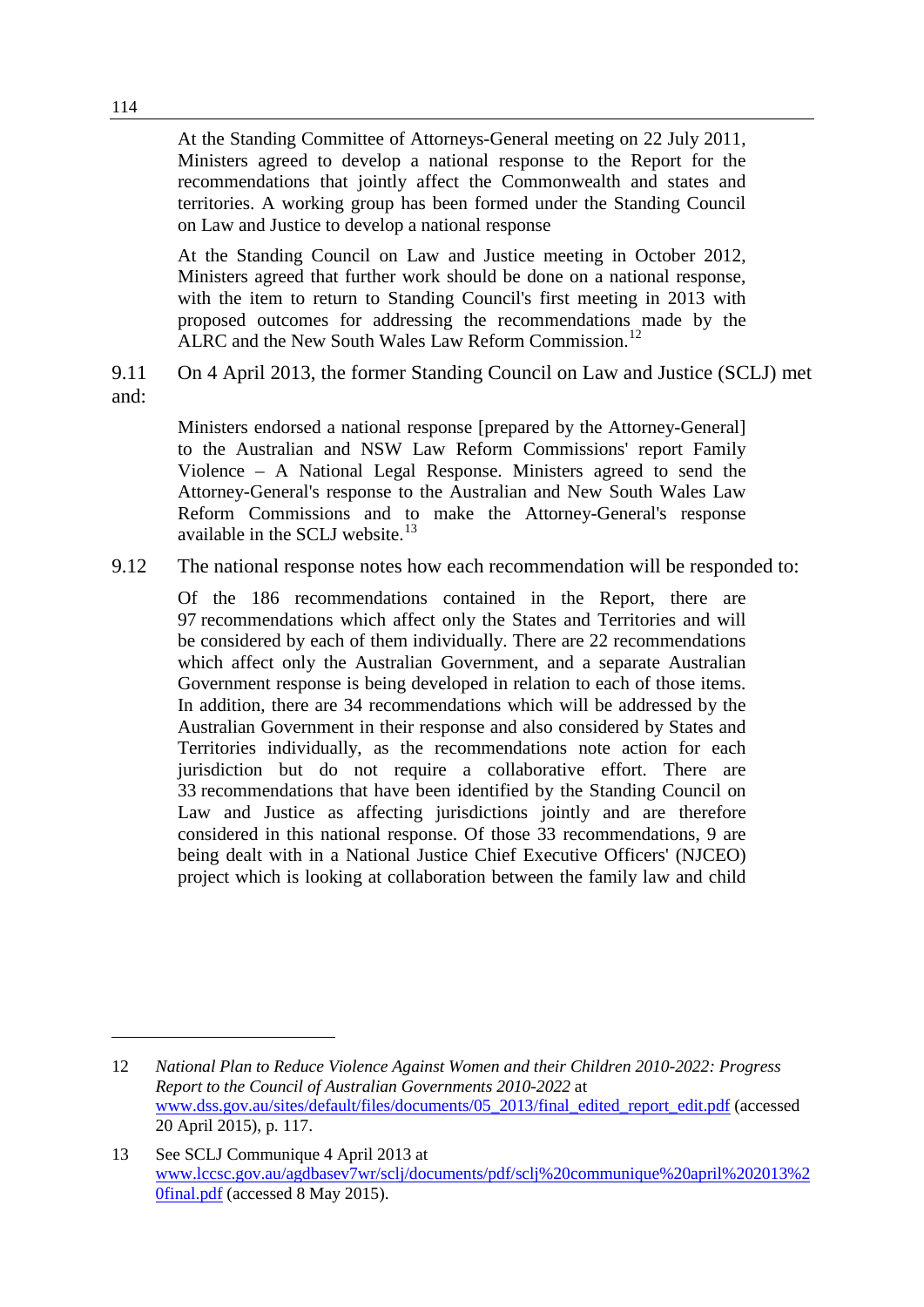protection systems and will be responded to by jurisdictions through that project.[14](#page-4-0)

9.13 The ACT Domestic Violence Prevention Council pointed out:

However, to date the 'national response' has only addressed 33 of the Commissions' recommendations. These were identified by the SCLJ as affecting jurisdictions jointly, with nine of those recommendations relating to collaboration between the family law and child protection systems referred to the National Justice Chief Executive Officers' project. Widespread consultation and extensive resources were engaged to develop the…recommendations for law reform across Australian jurisdictions. The DVPC believes more could be done to progress the Commissions['] recommendations. An opportunity now exists to bring to fruition a number of important reforms that have been recommended by the Commissions.<sup>[15](#page-4-1)</sup>

9.14 The ACT Government submission notes that the ACT is currently considering the recommendations of the Australian and NSW Law Reform Commissions report.<sup>[16](#page-4-2)</sup>

# *Funding cuts to legal aid*

-

9.15 Discussed in the committee's interim report, most funding for legal aid centres is provided by the states and territories. However, the committee heard evidence about some aspects of legal aid the Commonwealth does fund, and how budget cuts to this funding would affect victims of domestic and family violence.

9.16 In particular, stakeholders commented on the 2013-14 Mid-Year Economic and Financial Outlook (MYEFO) measure 'Legal Policy Reform and Advocacy Funding — redirection', which cut \$43.1 million over the forward estimates to four legal assistance programs, including funding streams for community legal centres.<sup>[17](#page-4-3)</sup> Stakeholders also criticised the withdrawal of \$15.0 million to the sector in the 2014- 15 Commonwealth Budget.<sup>[18](#page-4-4)</sup>

9.17 Dr Chris Atmore, Senior Policy Adviser, Federation of Community Legal Centres (FCLC), told the committee that Commonwealth budget cuts to funding for community legal centres' (CLC) advocacy work would actually impact on the assistance they could give to victims of domestic violence.

I just want to say a little bit [about] the impact of the recent federal funding cuts on family violence services and the changes to Commonwealth funding

<span id="page-4-0"></span><sup>14</sup> 'National response to recommendations from the ALRC Report into family violence that jointly affect the Commonwealth, States and Territories' at [www.lccsc.gov.au/sclj/archive/former\\_sclj/standing\\_council\\_publications/2013\\_publications.ht](http://www.lccsc.gov.au/sclj/archive/former_sclj/standing_council_publications/2013_publications.html) [ml](http://www.lccsc.gov.au/sclj/archive/former_sclj/standing_council_publications/2013_publications.html) (accessed 8 April 2015).

<span id="page-4-1"></span><sup>15</sup> *Submission 100*, p. 15. See also Federation of Community Legal Centres (Vic), *Submission 115*, p. 12; Redfern Legal Centre, *Submission 129*, pp 8-9, p. 13.

<span id="page-4-2"></span><sup>16</sup> ACT Government, *Submission 121*, p. 40.

<span id="page-4-3"></span><sup>17</sup> *Mid-Year Economic and Financial Outlook 2013-14 (*December 2013), p. 119.

<span id="page-4-4"></span><sup>18</sup> See the Budget measure 'Legal Aid — withdrawal of additional funding' in the Commonwealth Budget 2014-15, *Budget Paper 2: Expense Measures*, p. 60.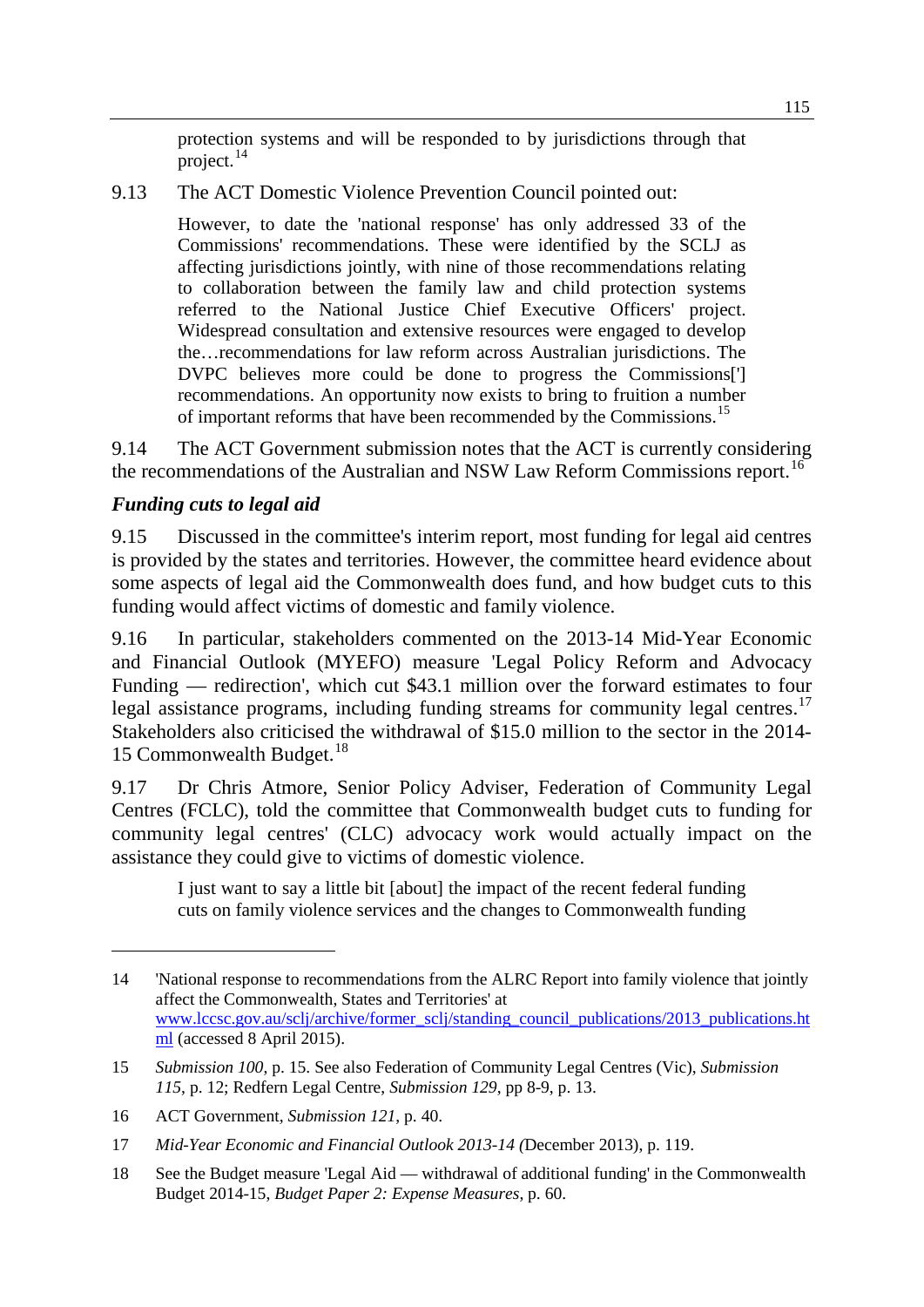agreements meaning that systemic advocacy is ruled out for those centres who receive Commonwealth funding. The funding cuts are, to put it slightly bluntly, a partial rescinding of the previous federal Attorney-General's grant to CLCs. Effectively CLCs lost about half of what they had originally been promised, so the last two years of funding—which goes to, I think, 2018 is no longer there. Fourteen community legal centres in Victoria have been substantively affected by those cuts. For seven of those [Community Legal Centres] CLCs, the cuts apply directly to front-line family violence services, and those cuts amount to the order of roughly \$1 million. It is extremely unfortunate timing that those cuts have happened when they have.<sup>[19](#page-5-0)</sup>

9.18 Ms Oberin, Chairperson, Australian Women Against Violence Alliance, suggested advocacy was an essential part of a healthy legal system, and so community legal centres should have their funding maintained for this work:

I think advocacy is critical to a healthy society and if we do not have NGOs or civil society being able to advocate on behalf of civil society there is a real risk of where governments may go with something. I think it is just the principle of how important it is. There has to be independence for NGOs and the not-for-profit sector to be able to do this. I think that [defunding the advocacy work of] community legal services, for example, are a very retrogressive step. They need to be advocating for their clients' issues and structural issues that they see—the systemic issues—walking through their doors and amongst each other. Rather than what is going on at individual levels they can pick up the systemic things and advise government. Advocacy is advice. I think it is wrong to think about it as some sort of negative lobbying. It is actual expert advice from the ground.<sup>[20](#page-5-1)</sup>

9.19 Some witnesses drew the committee's attention to cuts to Aboriginal and Torres Strait Islander legal services. Of the \$43.1 million in cuts announced in the 2013-14 MYEFO, \$13.41 million has been taken away from the Indigenous Legal Aid and Policy Reform Program from 2013-14 to 2016-17.<sup>[21](#page-5-2)</sup> The need for and value of specific legal services for Aboriginal and Torres Strait Islander people was reinforced in evidence to the committee.  $22$ 

<span id="page-5-0"></span><sup>19</sup> *Committee Hansard*, 5 November 2014, p. 17.

<span id="page-5-1"></span><sup>20</sup> *Committee Hansard*, 15 October 2014, p. 26.

<span id="page-5-2"></span><sup>21</sup> National Aboriginal and Torres Strait Islander Legal Services, *Factsheet: Funding Cuts to Aboriginal and Torres Strait Islander Legal Services* (2013) at [www.natsils.org.au/portals/natsils/submission/Funding%20Cuts%20Factsheet%202%20April%](http://www.natsils.org.au/portals/natsils/submission/Funding%20Cuts%20Factsheet%202%20April%202013.pdf) [202013.pdf](http://www.natsils.org.au/portals/natsils/submission/Funding%20Cuts%20Factsheet%202%20April%202013.pdf) (accessed 25 February 2015).

<span id="page-5-3"></span><sup>22</sup> See for example the National Aboriginal and Torres Strait Islander Legal Services, *Submission 93*; Aboriginal Family Law Services (WA), *Submission 48*; Aboriginal Family Violence Prevention and Legal Service Victoria, *Submission 73*; Aboriginal Peak Organisations Northern Territory, *Submission 134*.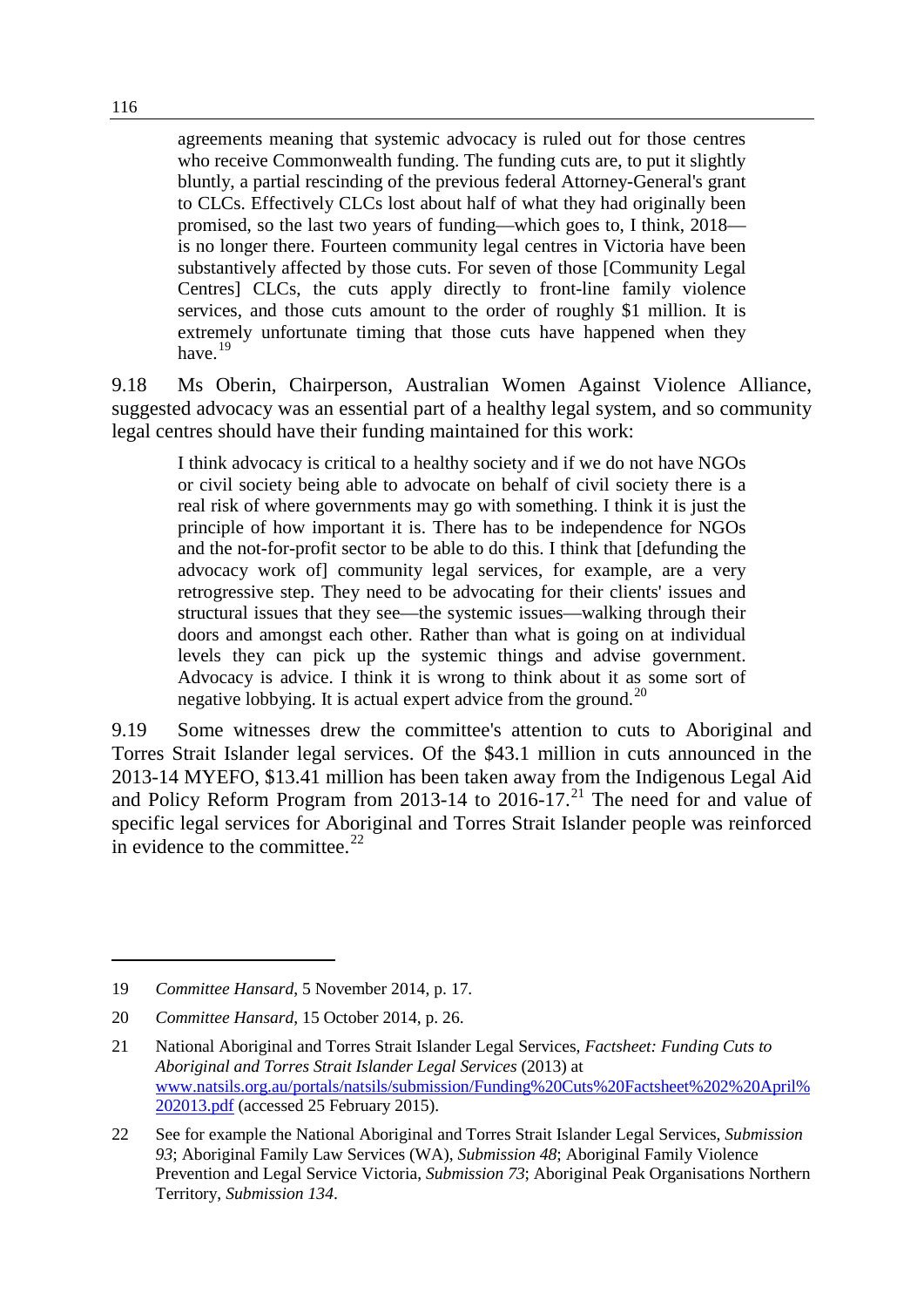9.20 Dr Atmore, FCLC, outlined how these cuts would affect Aboriginal and Torres Strait Islander Australians:

I would also draw attention to the fact that one of our member centres, Aboriginal Family Violence Prevention and Legal Service, is currently struggling with the impact of cuts to the funding of those services and also because its funding future is currently uncertain. Given the high levels of violence that Aboriginal women and children, in particular, are subject to, and the extremely high death rates from family violence, quite frankly we are appalled. I just do not know how to put it more clearly than that.<sup>[23](#page-6-0)</sup>

9.21 Ms Amanda Alford, Deputy Director, Policy and Advocacy, National Association of Community Legal Centres (NACLC), also highlighted that cuts to legal aid would impact negatively on Aboriginal and Torres Strait Islander victims of domestic violence. [24](#page-6-1)

9.22 Ms Rhonda Payget, Principal Solicitor and Co-Convenor, Women's Legal Services Australia, noted that cuts to legal aid funding were leading to increased numbers of women self-representing in domestic and family violence cases taken to the Family Court. Ms Payget commented:

The issues that we are working with at the moment are the protection for vulnerable witnesses in the family law system. As you may know with many of the funding cuts in Legal Aid and in community legal centres there are many more women who are self-representing in the Family Court, so they are placed in the dreadful position of being cross-examined by their former partner who is the perpetrator of violence and at this point there is no systemic protection for those witnesses. $25$ 

9.23 This means victims are often forced to confront the alleged perpetrator of domestic and family violence directly, which can be a traumatic experience that leads to poor outcomes.<sup>[26](#page-6-3)</sup> Ms Payget noted that, whereas some court systems provide victims with a lawyer in domestic and family violence cases to cross-examine alleged perpetrators, the Family Court had no such provision, where it is most needed.<sup>[27](#page-6-4)</sup>

#### *Restoration of funding cuts*

-

9.24 In its interim report the committee noted its concern that funding cuts to legal services would affect already disadvantaged groups as well as affecting the ability of community legal centres to adequately plan, allocate resources and retain staff.

9.25 The committee notes the announcement by the Attorney-General on 26 March 2015 that funding cuts due to take effect on 1 July 2015 will not proceed. The

<span id="page-6-0"></span><sup>23</sup> *Committee Hansard*, 5 November 2014, p. 17.

<span id="page-6-1"></span><sup>24</sup> *Committee Hansard*, 4 November 2014, p. 41.

<span id="page-6-2"></span><sup>25</sup> *Committee Hansard*, 15 October 2014, p. 41.

<span id="page-6-3"></span><sup>26</sup> See for example, Women's Council for Domestic and Family Violence Services WA, *Submission 89*, p. 17.

<span id="page-6-4"></span><sup>27</sup> *Committee Hansard*, 15 October 2014, p. 42.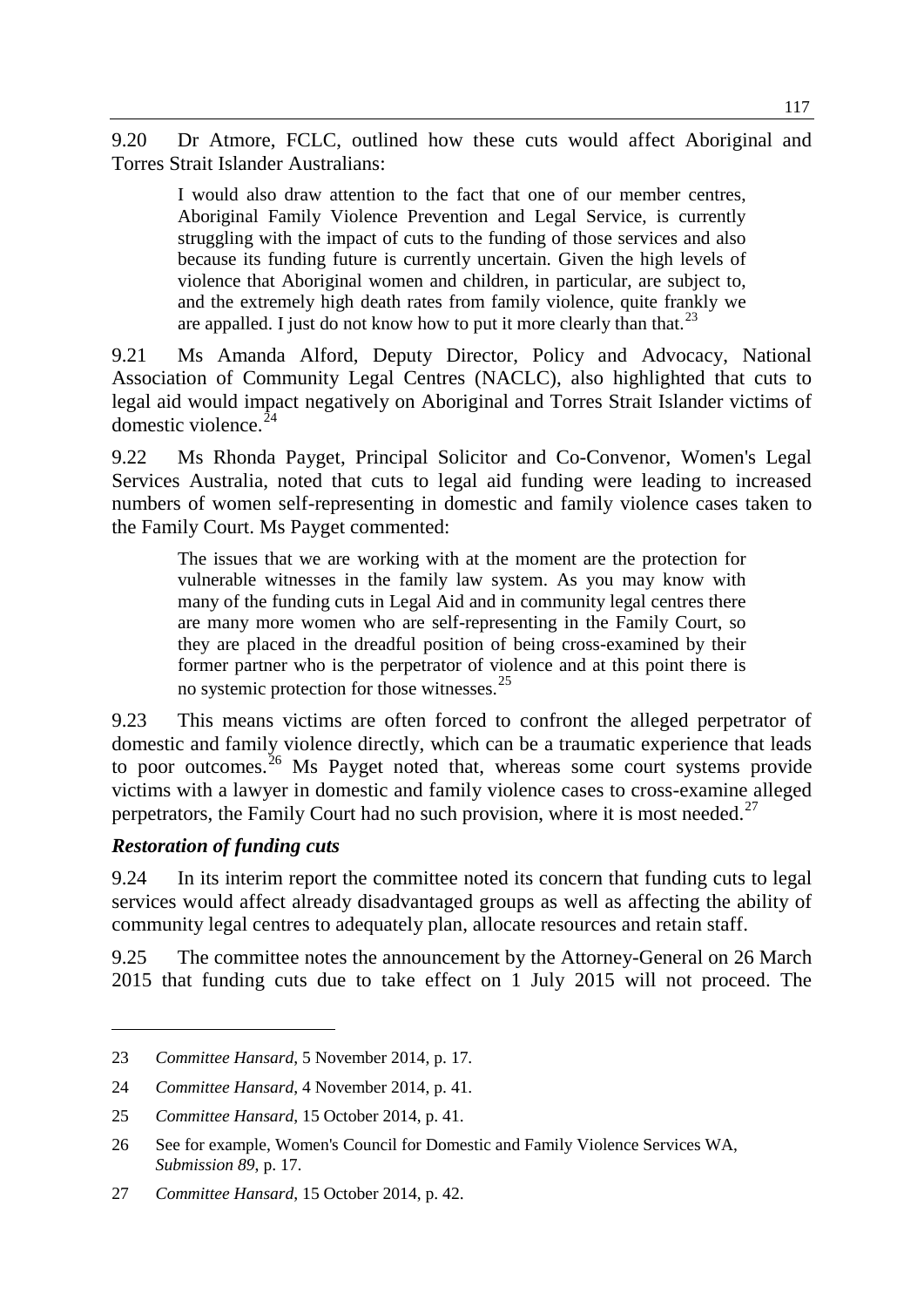announcement restored \$25.5 million over two years to 30 June 2017 for Legal Aid Commissions, Community Legal Centres and Indigenous legal service providers. It restored funding of \$11.5 million for Indigenous legal assistance for two years.<sup>[28](#page-7-0)</sup>

## *Barriers to accessing the legal system*

9.26 Some submitters noted there were barriers to accessing legal aid, including financial, regional, and linguistic or cultural barriers.

9.27 It was noted that many victims who are unable to afford independent legal counsel are prevented from accessing legal services because they have modest assets, such as owning their own house or car. Ms Rosie Batty told the committee how financially and emotionally draining self-representation was for most victims, and how many asset-rich but cash-poor people were being denied legal aid:

Let us also consider the reality that true legal representation is out of reach for a lot of us. In my case I am asset rich and cash flow poor, so I do not qualify for legal aid representation. I felt forced to navigate the process on my own. As a single parent I had the opportunity to take out a caveat—with legal aid you take out something against your home that helps with the funding. But if I did that I would never be able to afford to go back into the housing market. So you are kind of assessing your future. I felt that I am an intelligent, articulate person—I should be able to navigate my way through. But it puts a huge, huge strain on you. The amount of money that it takes to go through the family law process to get advice—again, it is not always from lawyers that understand family violence, but they are professionals. If you are very poor you get legal aid representation and then there are the very rich and those in between.<sup>[29](#page-7-1)</sup>

9.28 Ms Payget, Women's Legal Services Australia, also noted that the threshold for accessing legal aid was set too low:

Last week I had three women who were all representing themselves in Family Court. In one case Legal Aid had assisted to a point and then declined and the others were, for example, a woman had a car worth \$30,000 which meant she was refused Legal Aid because of the value of her car, but she had four kids who she had to take around in that car, so she was representing herself against a husband who was represented and there were various serious issues about abuse of the children in that matter. $30$ 

9.29 The Federation of Ethnic Communities' Councils of Australia, stressed the particular need for specialist translators in legal and court processes to assist culturally and linguistically diverse (CALD) women:

<span id="page-7-0"></span><sup>28</sup> The Attorney-General, Senator the Hon George Brandis QC, and the Minister Assisting the Prime Minister for Women, Senator the Hon Michaelia Cash, 'Legal aid funding assured to support the most vulnerable in our community', Media Release, 26 March 2015.

<span id="page-7-1"></span><sup>29</sup> *Committee Hansard*, 12 September 2014. 13.

<span id="page-7-2"></span><sup>30</sup> *Committee Hansard*, 15 October 2014, p. 43.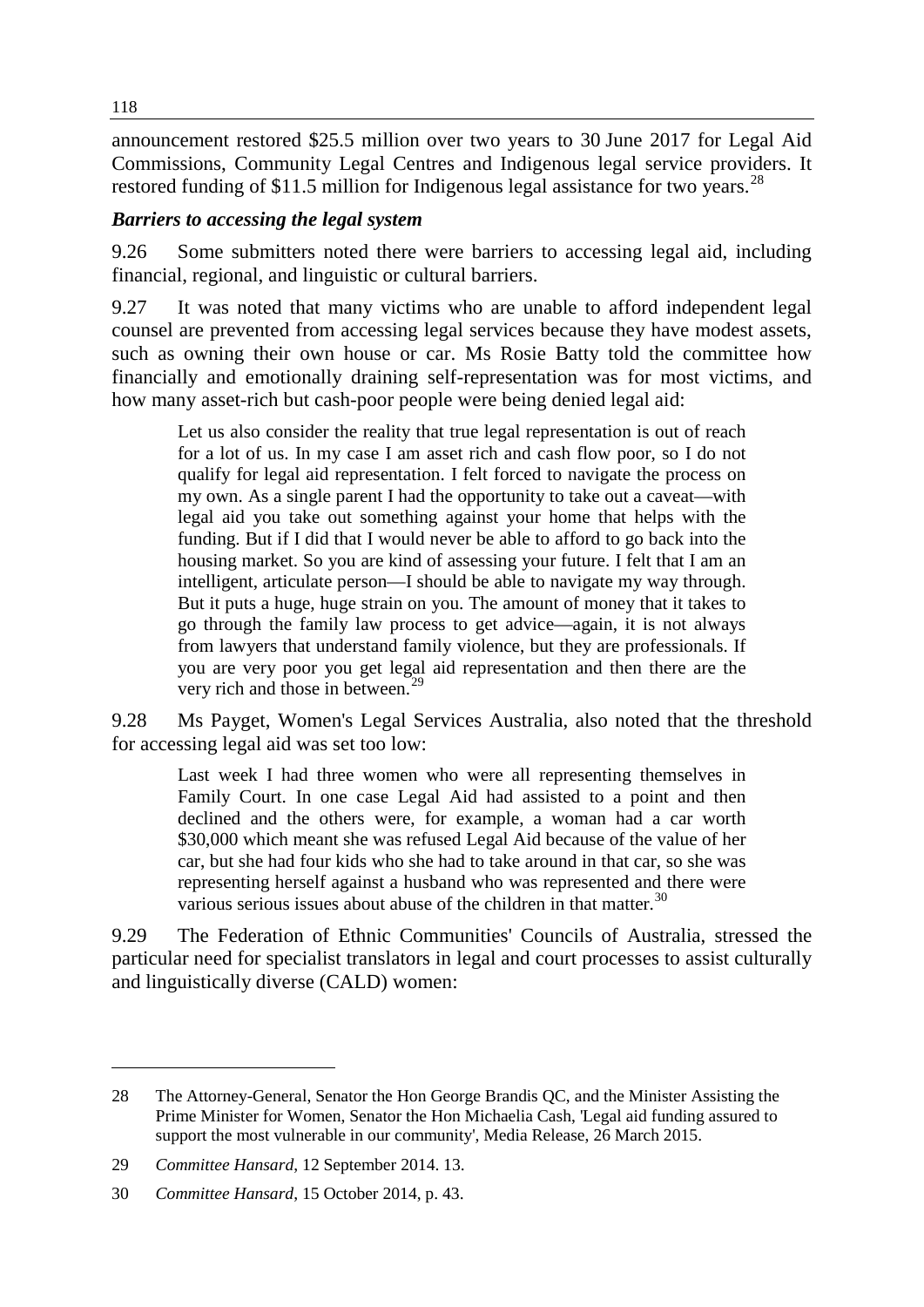Many of the women eligible to access legal services might not be aware of, or fully understand, their rights, and fail to seek legal advice and support. Lack of effective use of interpreters and limited cultural competency of service provider staff also affect women's ability to confidently access services on the basis of the latter believing they will not be properly understood. Moreover, lack of understanding of the legal system in Australia combined with language barriers can be very intimidating for victims from immigrant or refugee backgrounds, as they might fail to understand how the legal proceedings taken against their husbands will impact them and their families.<sup>[31](#page-8-0)</sup>

9.30 Some submitters also highlighted that women with a disability often face barriers to reporting domestic and family violence and receiving appropriate legal assistance. Mr John Chesterman, Policy and Education, Office of the Public Advocate, told the committee:

Women with disabilities experience many barriers to safety, including social isolation, difficulties reporting violence to police and lack of support through the court process. A lifetime combination of the experience of violence may mean that women do not identify what is happening as violence or that they're fearful of seeking help.<sup>[32](#page-8-1)</sup>

9.31 Ms Keran Howe, Executive Director, Woman with Disabilities Victoria, highlighted how targeted programs could assist women with disabilities to get appropriate legal help:

We have identified examples of specialist work, such as a referral program from the Independent Third Person, where we do need additional resources. Making Rights Reality is another program in Victoria where there is a specialised sexual assault response to women with cognitive disabilities or women with communication difficulties. They have had more tailored case management from both legal advisers and counsellor advocates in the sexual assault services, and this has been found to be more effective in getting women to the court at all, let alone having successful prosecutions.<sup>[33](#page-8-2)</sup>

#### *Training in family violence evaluation for legal personnel in the Family Law system*

9.32 Ms Rosie Batty indicated to the committee that the shortcomings of the family law system can be another form of systemic abuse for victims of domestic and family violence and their children. She indicated there is a need for workers in the legal system to receive more training in recognising and dealing with family violence and how to consider what is in the best interests of the child.<sup>[34](#page-8-3)</sup>

9.33 Other witnesses also told the committee that there is a need to improve training in and resources about family violence for magistrates presiding over cases in

<span id="page-8-0"></span><sup>31</sup> *Submission 54*, p. 12. Other submissions also discussed the importance of interpreters, including the Thai Information and Welfare Association, *Submission 52*¸ p. 3.

<span id="page-8-1"></span><sup>32</sup> *Committee Hansard*, 5 November 2014, p. 30.

<span id="page-8-2"></span><sup>33</sup> *Committee Hansard*, 5 November 2014, p. 35.

<span id="page-8-3"></span><sup>34</sup> *Proof Committee Hansard*, 11 June 2015, pp 3, 6.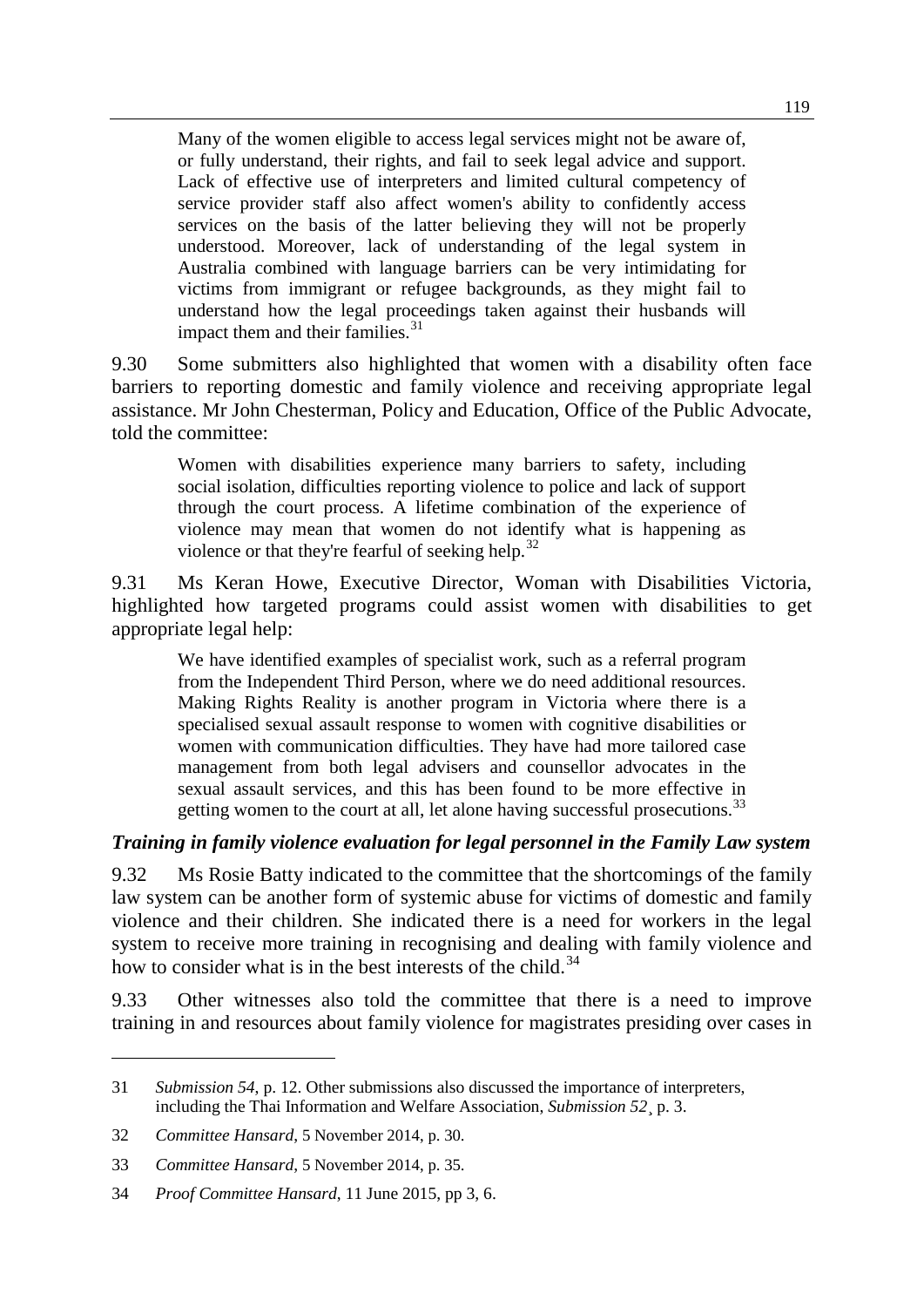the Family Courts. Others highlighted the need for family report writers to be given training in family violence and, moreover, be subject to a more rigorous evaluation process.

9.34 Dr Chris Atmore, FCLC, suggested to the committee that there were serious gaps in some magistrates' knowledge about the intersection of the Family Court and state and territory courts:

Even a lot of magistrates are still confused about their power to suspend family law orders, for example—let alone lawyers and clients. You have a family law system that is not thinking 'risk assessment'.<sup>[35](#page-9-0)</sup>

9.35 Dr Atmore highlighted the recommendation made by the ALRC in their 2011 review of domestic and family violence laws, namely that the Commonwealth and jurisdictions should work together on 'the creation of a National Family Violence Bench book which provides guidance to judicial officers on family violence and sexual offences'.<sup>[36](#page-9-1)</sup> Dr Atmore suggested this would be useful, citing Victorian experience:

We have a family violence bench book in Victoria now and it is a fabulous resource. It is available for anybody to have a look at. It is particularly used by our more excellent magistrates in family violence—everyone acknowledges that there is variability. It is used all the time. It has checklists of things they should think about when making decisions. Importantly, that checklist includes thinking about risk factors—what sort of order they should go through them.[37](#page-9-2)

#### *Training and evaluation of report writers*

9.36 Some witnesses told the committee there is a particular need for consistency in the training and evaluation of writers of family reports. Domestic and family violence cases heard in the Family Court include the production of 'Family Reports', which provide an independent assessment of the issues of the case, particularly the effects upon children. The Family Law Courts describe these reports as follows:

A Family Report is a document written by a family consultant appointed by the Court. It provides an independent assessment of the issues in the case and can help the judge hearing the case to make decisions about arrangements for the child/ren. It may also help the parties reach an agreement.

In preparing the report, the family consultant considers the family's circumstances, explores issues relevant to the case and recommends arrangements that will best meet the child/ren's future care, welfare and

<span id="page-9-0"></span><sup>35</sup> *Committee Hansard*, 5 November 2014, p. 21.

<span id="page-9-1"></span><sup>36</sup> ALRC, *Family Violence and Commonwealth Laws – Improving Legal Frameworks*, ALRC Report 117 (2011), Recommendation 31-2, p. 47.

<span id="page-9-2"></span><sup>37</sup> *Committee Hansard*, 5 November 2014, p. 21.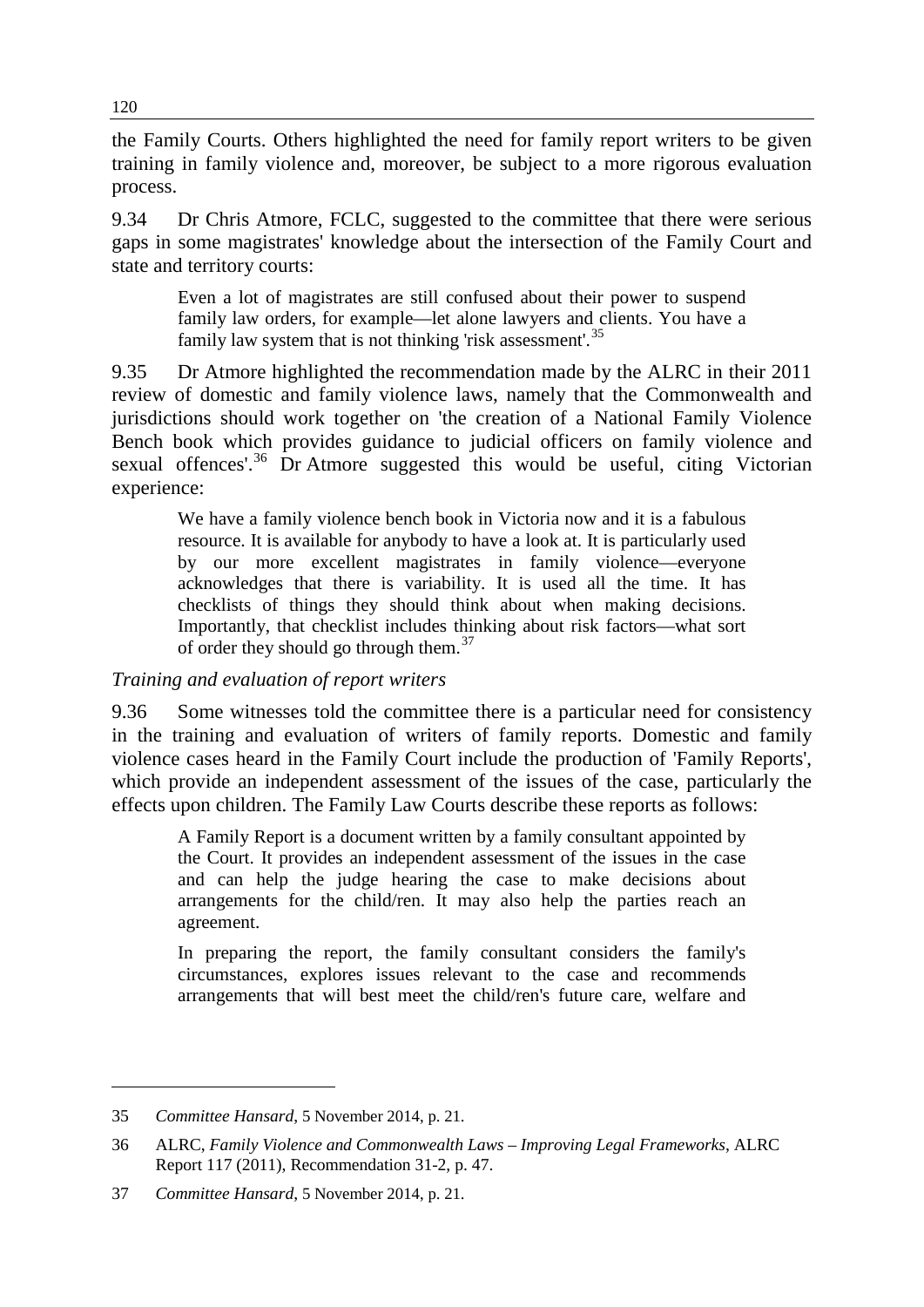developmental needs. The best interests of the child/ren are the main focus of the report.<sup>[38](#page-10-0)</sup>

9.37 These reports are written by family consultants engaged and employed by the Family Court, who are 'psychologists and/or social workers who specialise in child and family issues after separation and divorce'.<sup>[39](#page-10-1)</sup>

9.38 Some witnesses told the committee that family reports often glossed over or missed incidents of domestic violence. As a result, sometimes women who had experienced domestic and family violence were unable to access Legal Aid. Ms Rhonda Payget, Women's Legal Services Australia, outlined how this could happen:

Legal Aid do both a means and a merits test, so a woman may qualify on means but as part of the merits test the Legal Aid will look at the available evidence and try to make an assessment as to whether it is worthwhile spending public funding on going ahead to a hearing. One of the pieces of information that they are permitted to look at is that family report. If you have a family report writer who has not properly taken violence into account and make certain recommendations then Legal Aid almost can act as the judge and say, 'You won't be successful in your application, for example, to limit contact based on your own experience of violence', and then the Legal Aid will make a funding decision based on a report. That is a practical reality.[40](#page-10-2)

9.39 This was supported by Ms Angela Lynch, Community Legal Education Lawyer, Women's Legal Service Inc:

A fairly typical example is that women going through violence do present in a particular way. They can look very disorganised; they can look very unsettled; they may not be looking like the best parent when they are talking to the family report writer….So [family reports] can miss the domestic violence. To give you an example of what we are talking about, we have had women in siege situations where they are in the house with him. He has a weapon. There are children in that house. Police have been called to that incident at the time of separation. Ultimately, the family report writer can say, 'That wasn't domestic violence; that was just separation violence because it happened at separation.' So the [Legal Aid] funding goes. $41$ 

<span id="page-10-0"></span><sup>38</sup> Family Law Courts, 'Family Reports' at [www.familylawcourts.gov.au/wps/wcm/connect/FLC/Home/Publications/Family+Law+Courts](http://www.familylawcourts.gov.au/wps/wcm/connect/FLC/Home/Publications/Family+Law+Courts+publications/FCOA_cds_family_reports) [+publications/FCOA\\_cds\\_family\\_reports](http://www.familylawcourts.gov.au/wps/wcm/connect/FLC/Home/Publications/Family+Law+Courts+publications/FCOA_cds_family_reports) (accessed 13 January 2015).

<span id="page-10-1"></span><sup>39</sup> Family Law Courts, 'Family Consultants' at [www.familylawcourts.gov.au/wps/wcm/connect/FLC/Home/Publications/Family+Law+Courts](http://www.familylawcourts.gov.au/wps/wcm/connect/FLC/Home/Publications/Family+Law+Courts+publications/Family+Consultants) [+publications/Family+Consultants](http://www.familylawcourts.gov.au/wps/wcm/connect/FLC/Home/Publications/Family+Law+Courts+publications/Family+Consultants) (accessed 13 January 2015).

<span id="page-10-2"></span><sup>40</sup> *Committee Hansard*, 15 October 2014, p. 41.

<span id="page-10-3"></span><sup>41</sup> *Committee Hansard*, 6 November 2014, p. 7.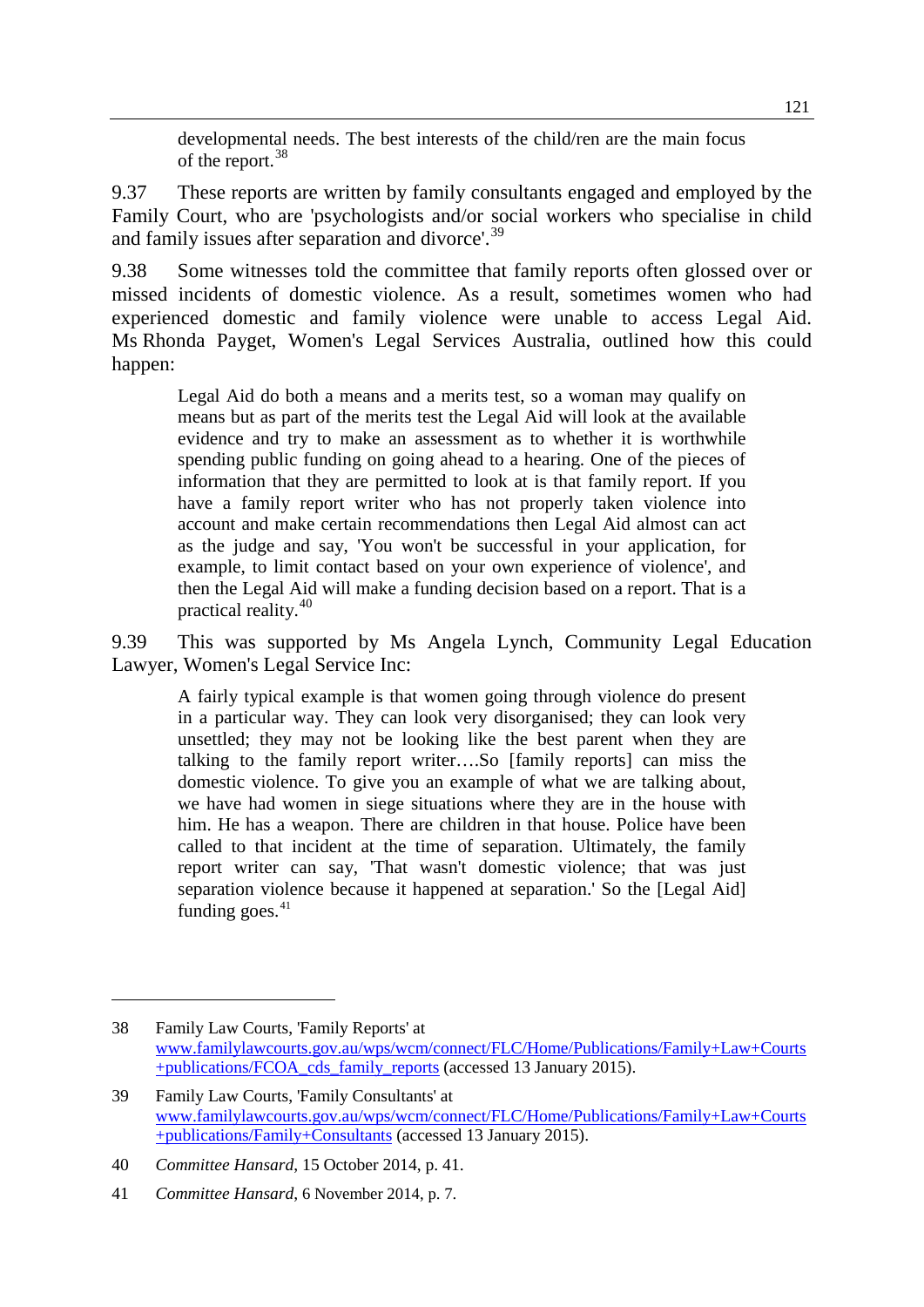9.40 Moreover, the committee heard that, once written, family reports were difficult to challenge for some victims, as contesting their findings often meant legal aid was withdrawn. As Ms Liz Snell, Law Reform and Policy Coordinator, Women's Legal Services New South Wales and Women's Legal Services Australia, told the committee:

We are really concerned...because it is quite easy for people not to realise the nature and dynamics of domestic and family violence, so a report may completely miss the issues and make a recommendation, for example, that the child should spend time with an abusive parent. If the woman wishes to challenge this, often what happens…if the woman has legal aid and wants to go against the recommendations made in that family report, is that her legal aid grant is finished at that point. $42$ 

9.41 Witnesses suggested the training and selection of these family consultants could be improved, to ensure they were aware of the nature, complexities and variety of cases of domestic violence. For instance, Ms Payget, Women's Legal Services Australia, told the committee:

One of the other issues is about accreditation and training of the family report writers. In the family law system family report writers review the family and the children. That is one of the main voices for the children to the court. We certainly observed an uneven level of expertise in family report writers recognising the impact of violence, both on the mother and on the children. Their critical recommendations then appear not to have taken into account the impact of violence, whereas in the social science world outside of the Family Court there is clear and growing evidence about the impact of violence, either as witnesses or being in a household of violence, the impact on children and particularly young  $children$ <sup>[43](#page-11-1)</sup>

9.42 A more rigorous training program for report writers focused on the effects of violence was also recommended by Ms Rosslyn Monro, Coordinator, Women's Legal Service Inc:

There are some good family report writers, but in our experience, generally, family report writing is not done through a lens of violence, so the capacity for the court to truly consider the risk through independent experts is quite limited. We would argue that there does need to be further training and enhancement of that family-reporting process in order to make sure that violence is front and centre for people who are providing expert views to the court  $44$ 

<span id="page-11-0"></span><sup>42</sup> *Committee Hansard*, 4 November 2014, pp 46-47.

<span id="page-11-1"></span><sup>43</sup> *Committee Hansard*, 15 October 2014, p. 41.

<span id="page-11-2"></span><sup>44</sup> *Committee Hansard*, 6 November 2014, p. 3.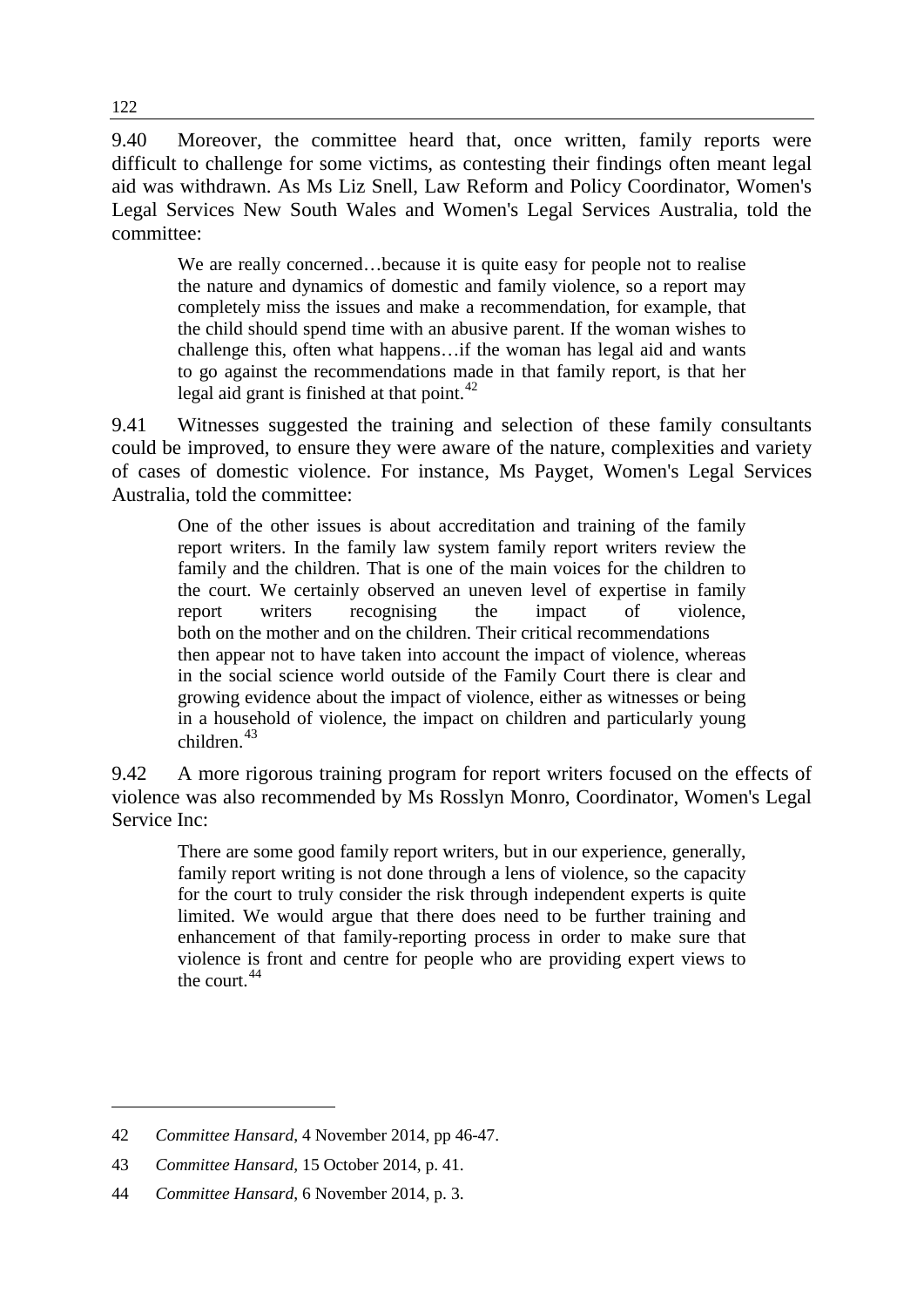#### *Problems coming from differing legal systems*

*Definitions and risk frameworks*

9.43 Ms Libby Eltringham, Community Legal Worker, Domestic Violence Resource Centre Victoria suggested major problems came from differing definitions across levels of government and legal systems:

Again I think it is a good example of where the gaps are, that we do not even use absolutely the same definition in family law and in family violence legislation across different states.<sup>[45](#page-12-0)</sup>

9.44 Dr Chris Atmore, FCLC, suggested to the committee there was too little communication between the Family Court and state courts and this could exacerbate cases of domestic and family violence being heard in both systems:

You could have, for example, a highly volatile situation where a woman has just been in a Family Court with the perpetrator, possibly having been cross-examined by him, and then she could come back to state court and all hell could possibly break loose—and nobody would know. There does not seem to be any way for personnel to inform the state court of the risks. That is something we think needs to be consistent across the board—that they have the same understanding and the same approach.<sup>[46](#page-12-1)</sup>

9.45 Ms Amanda Alford, NACLC, suggested there was a need for more coordination across differing systems:

…the Law Reform Commission of New South Wales and [the ALRC] really looked at the interaction of state and territory as well as Commonwealth legislative regimes, in the course of the inquiry I think about 27 different legislative regimes were examined. I think the key message really was that there is significant fragmentation and lack of coordination across those systems. It is really a siloed approach to family violence, and there is a need to address that in a holistic sense. I think some of the recommendations—for example, the need for a national domestic violence order register—and others that would bring together and coordinate family violence matters are quite significant.<sup>[47](#page-12-2)</sup>

#### *The need to harmonise DVOs across jurisdictions*

9.46 There are some common features of DVOs across all jurisdictions. Most importantly, all states and territories have laws:

…to provide for a court order, obtained on the civil standard of proof (the balance of probabilities), protecting a victim against further attacks or harassment. Breach of this type of order is a criminal offence. Moreover,

<span id="page-12-0"></span><sup>45</sup> *Committee Hansard*, 5 November 2014, p. 5.

<span id="page-12-1"></span><sup>46</sup> *Committee Hansard*, 5 November 2014, p. 21.

<span id="page-12-2"></span><sup>47</sup> *Committee Hansard*, 4 November 2014, p. 45.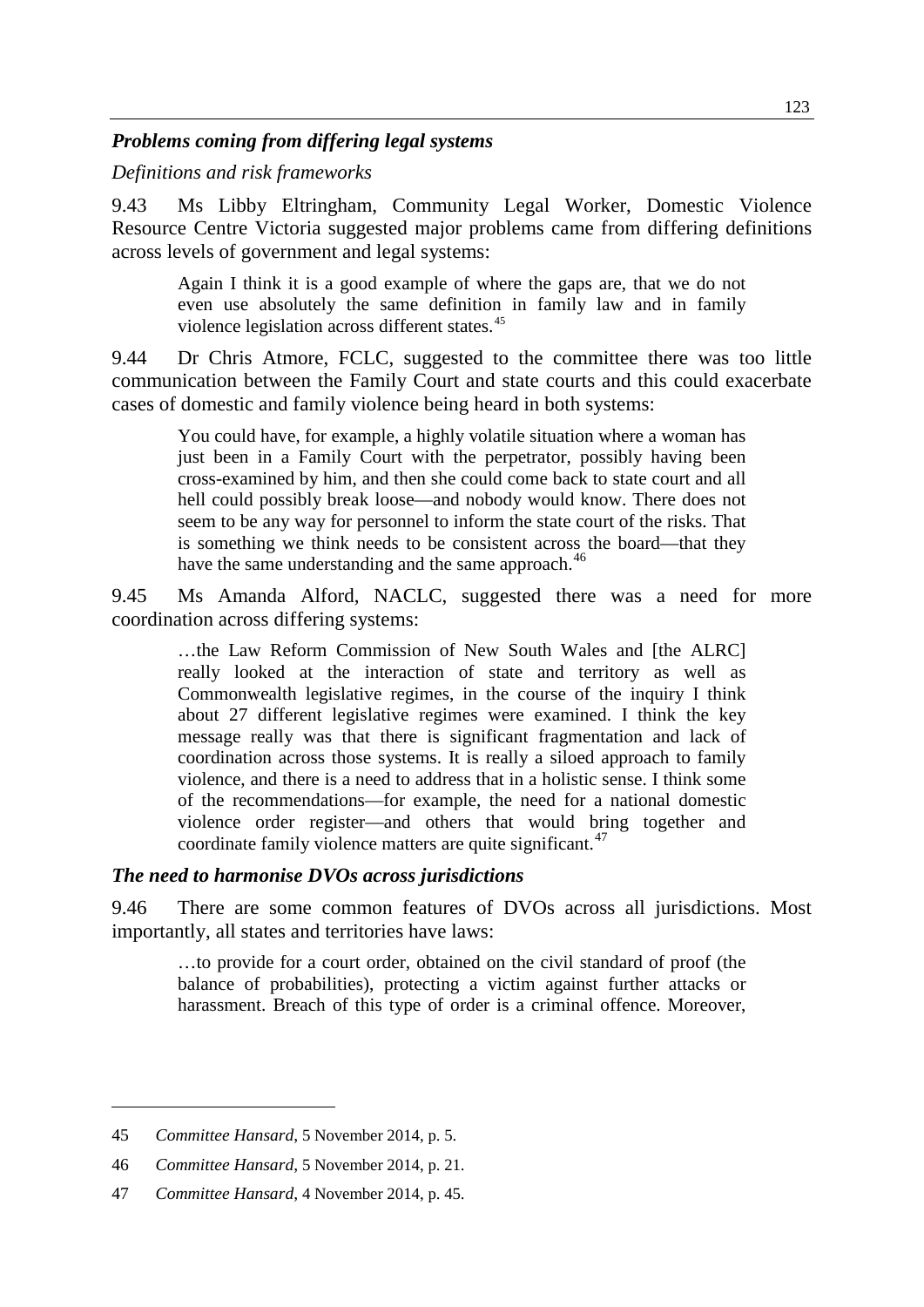police may arrest without warrant a person who has contravened a protection order.<sup>[48](#page-13-0)</sup>

- 9.47 The relevant laws of all jurisdictions have broadly similar approaches to:
- the types of conduct that may constitute domestic violence, and the grounds on which protection orders may be made;
- the types of orders that may be made in the domestic violence context and the kinds of prohibitions, restraints and conditions that an order may impose on the person against whom it is made;
- the capacity for temporary orders to be made or obtained quickly by police in emergency situations, without the need for an appearance before a court; and
- the (criminal) effect of contravening a domestic violence protection order.<sup>[49](#page-13-1)</sup>

9.48 Applications for DVOs are made in one of two ways that are essentially consistent across all jurisdictions. The first involves the police applying on the victim's behalf; the second involves the victim applying themselves at their local court. In some jurisdictions, police are obliged to apply on the victim's behalf in some circumstances. [50](#page-13-2)

## *Differences between Commonwealth and state and territory legal frameworks*

9.49 There are some challenges that come from the differing and sometimes contested legal spaces between Commonwealth and the states and territories, including:

- until recently, victims were required to register DVOs in other states and territories for them to be effective beyond the jurisdiction they were originally issued. This made them a clumsy instrument in many cases where the victim or perpetrator moved; and
- tensions between the Commonwealth's Family Law Act and state or territory laws, particularly where parenting orders and a DVO are in force concurrently. These kind of tensions can create a situation where parental contact is mandated by the Family Law Act, whilst being prohibited by an active protection order issued by a jurisdiction.

#### *Differences across jurisdictions*

-

9.50 According to the report *Domestic Violence Laws in Australia June 2009*, prepared by the Australian Government Solicitor (AGS) for the then Department of families, Housing, Community Services and Indigenous Affairs (FAHCSIA), there are three major areas of difference in DVOs across jurisdictions:

the maximum penalties for violations;

<span id="page-13-0"></span><sup>48</sup> Renata Alexander, *Domestic Violence in Australia: The Legal Response* (2002), p. 87.

<span id="page-13-1"></span><sup>49</sup> Australian Government Solicitor, *Domestic Violence Laws in Australia June 2009*, p. 13.

<span id="page-13-2"></span><sup>50</sup> Australian Government Solicitor, *Domestic Violence Laws in Australia June 2009*, pp 29-30.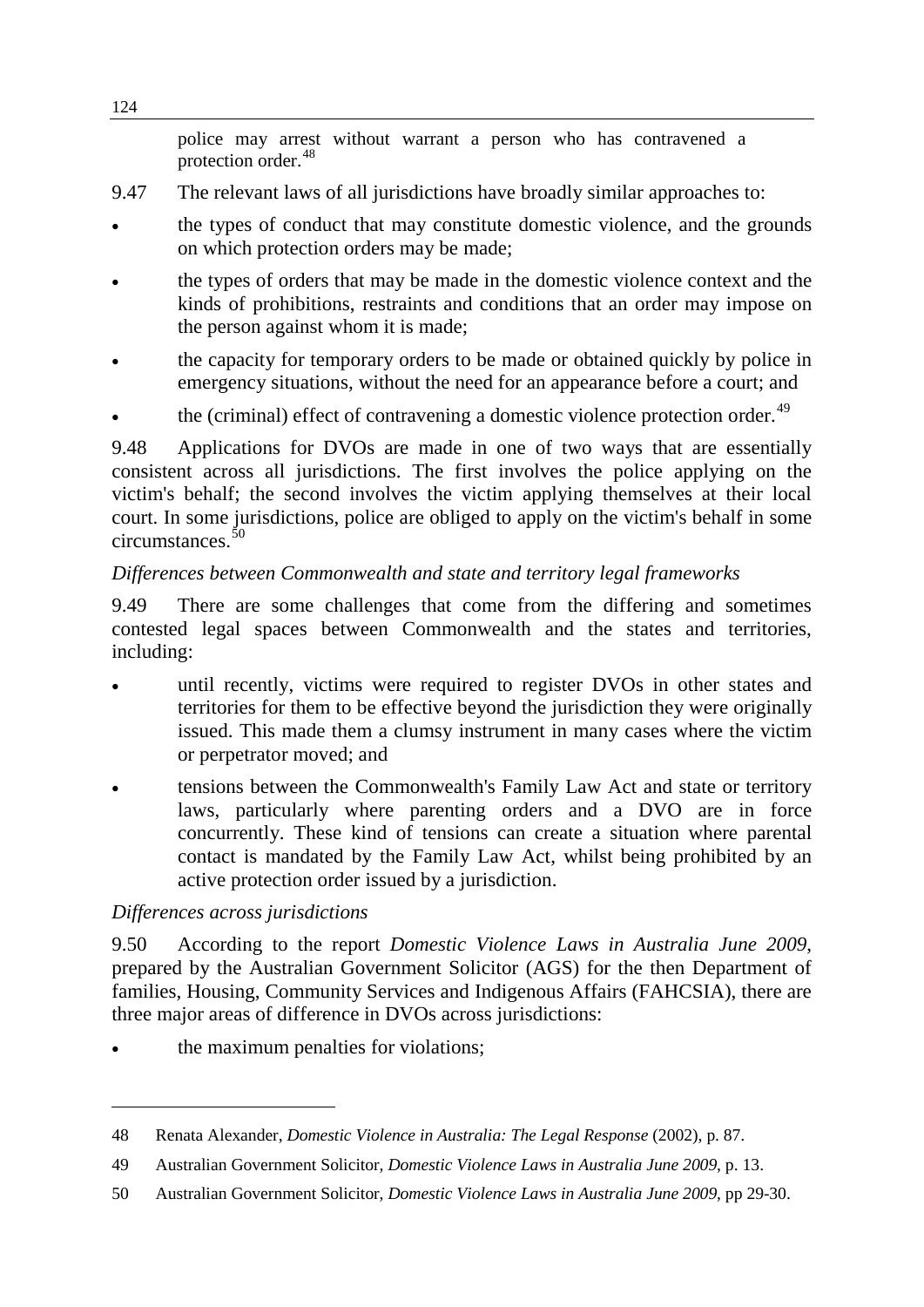- the obligations put on police officers to investigate suspected domestic violence; and
- varying approaches to the counselling and rehabilitation of perpetrators.<sup>[51](#page-14-0)</sup>

9.51 Regarding maximum penalties, there is substantial variation across states and territories in the fines and imprisonment terms for violations. Beyond noting this variation, the AGS stated that 'it is not possible to make any straightforward comparison between these divergent systems' as lowest maximum fines for first offences can vary between \$2,400 and \$50,000 and minimum sentences range across jurisdictions from 1 year to 5 years. $5<sup>2</sup>$ 

9.52 The Commonwealth has committed to making DVOs consistent across jurisdictions as recommended by the findings of the 2010 ALRC and NSWLRC report. In early 2015 the government announced plans to make this issue a priority for COAG in 2015 to ensure the harmonisation of DVOs across all jurisdictions was expedited.<sup>[53](#page-14-2)</sup>

9.53 Commonwealth, state and territory governments are working together through the Law Crime and Community Safety Council to develop a legal framework to enable the automatic recognition and enforcement of domestic and family violence orders across jurisdictions. [54](#page-14-3)

9.54 Once enacted, this legislation will remove the requirement for victims of domestic and family violence to register DVOs to make them apply in jurisdictions where they were not originally issued.

9.55 To complement this process CrimTrac have been funded to develop a prototype system to share information about active DVOs. From 2014 to 2017, CrimTrac has been given the responsibility:

…to design, develop and test a prototype information sharing system for domestic violence orders at the national level to be called the National Domestic Violence Order Information Sharing System (NDVOISS).

The NDVOISS aims to address the lack of national coordination and information sharing across systems, law enforcement agencies, justice stakeholders (such as courts, justice and corrections agencies) and between jurisdictions in Australia.<sup>[55](#page-14-4)</sup>

<span id="page-14-0"></span><sup>51</sup> Australian Government Solicitor, *Domestic Violence Laws in Australia June 2009*, p. 14. For a full list of protection order provisions in every state and territory can be found in Renata Alexander, *Domestic Violence in Australia: The Legal Response* (2002), pp 91-184.

<span id="page-14-1"></span><sup>52</sup> Australian Government Solicitor, *Domestic Violence Laws in Australia June 2009*, pp 14, 28.

<span id="page-14-2"></span><sup>53</sup> The Hon Tony Abbott MP, Prime Minster of Australia, 'COAG agenda to address ending violence against women', Media Release, 28 January 2015.

<span id="page-14-3"></span><sup>54</sup> Law, Crime and Community Safety Council, Communique 3 October 2014 at [www.lccsc.gov.au/agdbasev7wr/sclj/lccsc%203%20october%202014%20communique.pdf](http://www.lccsc.gov.au/agdbasev7wr/sclj/lccsc%203%20october%202014%20communique.pdf) (accessed 17 January 2014).

<span id="page-14-4"></span><sup>55</sup> Crim Trac,'News, 15 September 2014' at [www.crimtrac.gov.au/about\\_this\\_site/News.html](http://www.crimtrac.gov.au/about_this_site/News.html) (accessed 17 January 2014).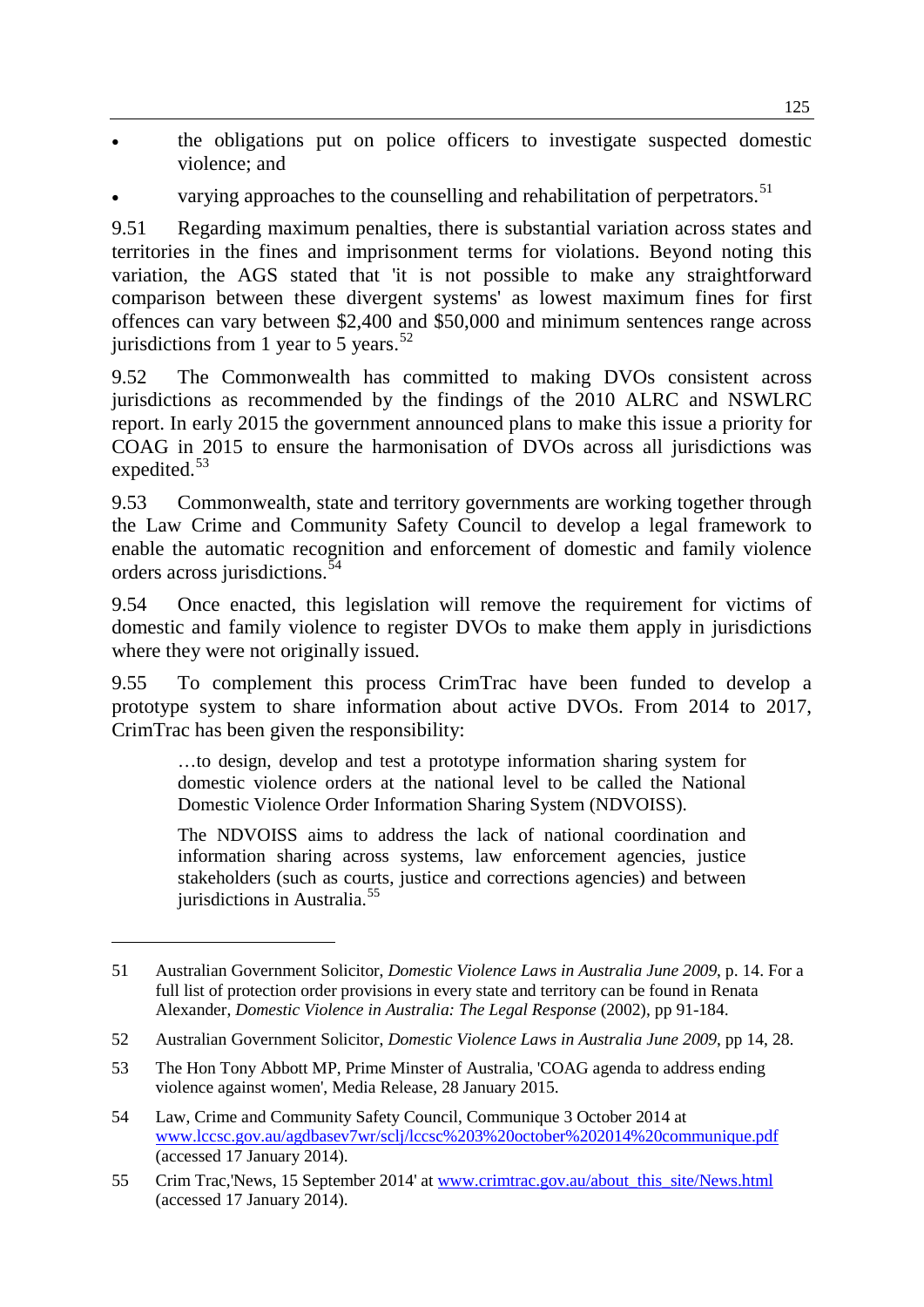9.56 At a public hearing in October 2014, the Attorney-General's Department assured the committee that work was well underway on these initiatives.<sup>[56](#page-15-0)</sup> Moreover, the April 2015 COAG meeting agreed that by the end of 2015:

a national domestic violence order (DVO) scheme will be agreed, where DVOs will be automatically recognised and enforceable in any state or territory of Australia;

progress will be reported on a national information system that will enable courts and police in different states and territories to share information on active DVOs – New South Wales, Queensland and Tasmania will trial the system;

COAG will consider national standards to ensure perpetrators of violence against women are held to account at the same standard across Australia, for implementation in 2016; and

COAG will consider strategies to tackle the increased use of technology to facilitate abuse against women, and to ensure women have adequate legal protections against this form of abuse.<sup>[57](#page-15-1)</sup>

9.57 In June 2015, the Attorney-General's Department informed the committee that the work to put in place a national domestic violence order scheme remains on track:

The intention at the moment is to report to COAG through the ministerial council by the end of this year—whenever the last COAG meeting for this year is. Large parts of that work have been done already in terms of working up the model laws. We have the first couple of iterations of draft legislation being developed. The New South Wales Parliamentary Counsel's Office is providing that service for the LCCSC [Law, Crime and Community Safety Council] working group that is doing this work. That is led by Tasmania and chaired by the secretary of the Department of Justice in Tasmania. I would anticipate that it would get finalised well before the end of the financial calendar year, but it may take a bit of time to get that process through ministerial council and through to COAG, but we are well and truly on track.<sup>[58](#page-15-2)</sup>

9.58 Mr Michael Pahlow, Assistant Secretary, AusCheck Branch, Attorney-General's Department outlined the legal and operational issues to be resolved:

There are a lot of issues that we have resolved already, or we have figured out how to get around those issues. Each jurisdiction's regime around

<span id="page-15-0"></span><sup>56</sup> Ms Tracy Ballantyne, Acting Assistant Secretary, Family Law Branch, Attorney-General's Department, *Committee Hansard*, 15 October 2014, p. 64. See also Ms Cate McKenzie, Principal Adviser, Department of Social Services, *Proof Committee Hansard*, 11 June 2015, pp 17-18.

<span id="page-15-1"></span><sup>57</sup> COAG Communique, 17 April 2015, p. 1. See also Mrs Jenny Bloomfield, Acting First Assistant Secretary, Office for Women, Department of the Prime Minister and Cabinet, and Ms Cate McKenzie, Principal Adviser, Department of Social Services, *Proof Committee Hansard*, 11 June 2015, pp 17-18.

<span id="page-15-2"></span><sup>58</sup> Mr Michael Pahlow, Assistant Secretary, AusCheck Branch, Attorney-General's Department, *Proof Committee Hansard*, 11 June 2015, p. 18.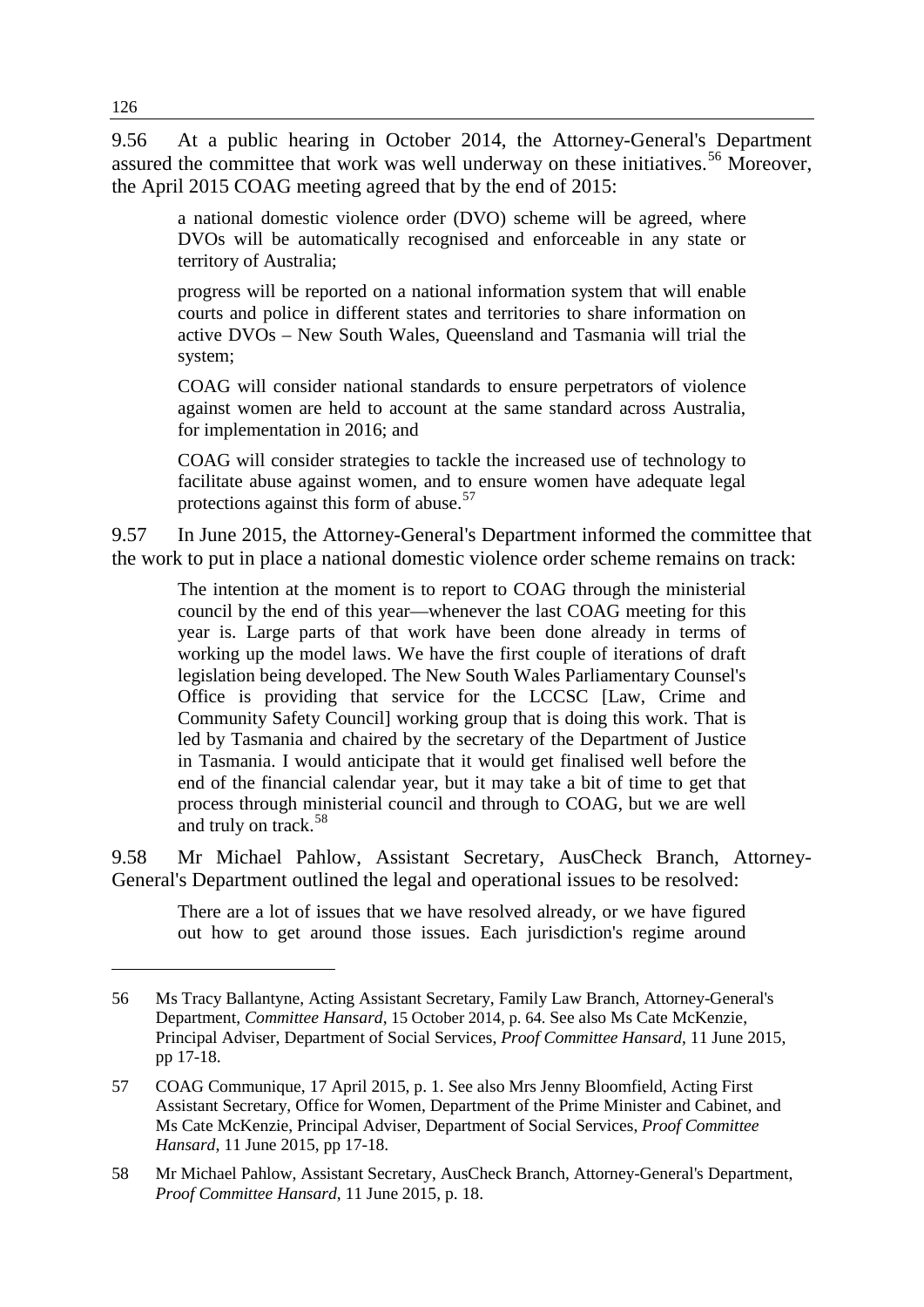domestic violence orders, or intervention orders or whatever term they use for them, has in some cases fundamental differences and in other cases minor differences. It might be around exemptions, or what conditions they put on things, or even how their IT systems internally between courts and law enforcement interact. There has been a range of more, I will describe them as, operational issues that have had to be resolved there to make sure that when any law is changed we do not wind up with another problem.

From a legal perspective, there has been a range of issues that have had to be resolved in terms of how we interact from a national system, including definitional language things, some of them around, for instance, how interim orders will be treated and how that would interact from a national perspective and how different legal arrangements in one jurisdiction would translate when you put that into a national context. The framework will, in effect, ensure that where a victim moves from one jurisdiction to another or requires their current domestic violence order to be enforced in another jurisdiction then that will be automatically done and there will not be all these issues they have at the moment where they have got to register them in a court in another jurisdiction.

There are three issues left at the moment, mainly around things like notification, the natural justice aspects—if there are changes made to a new jurisdiction to an order, how is that notified to the person against whom the order is taken out? And there are issues there around ensuring both natural justice and that we do not run the risk of inadvertently putting the victim at risk by notifying that they have changed locations. There are some issues around how we can retroactively include all current domestic violence orders under the new system, because some of those are paper based et cetera. There are a few of those sorts of issues that are to be resolved yet but well and truly down the track.<sup>[59](#page-16-0)</sup>

9.59 At its July meeting, COAG considered the progress that has been made and the work that still needs to be done regarding reducing domestic and family violence.<sup>[60](#page-16-1)</sup>

9.60 The committee notes that the ACT government recently announced reforms to its protection order system.<sup>[61](#page-16-2)</sup> These reforms will make it easier for victims to renew an interim DVO, following recommendations made by a Victims of Crime ACT report that found victims can be unnecessarily re-victimised when making applications for  $DVOs.<sup>62</sup>$  $DVOs.<sup>62</sup>$  $DVOs.<sup>62</sup>$ 

<span id="page-16-0"></span><sup>59</sup> *Proof Committee Hansard*, 11 June 2015, pp 18-19.

<span id="page-16-1"></span><sup>60</sup> COAG, Special Meeting Communique, 23 July 2015.

<span id="page-16-2"></span><sup>61</sup> Michael Inman, 'ACT government announces strengthened interim domestic violence orders' in *Canberra Times*, 11 May 2015.

<span id="page-16-3"></span><sup>62</sup> Victims of Crime Commissioner ACT, 'Position Paper: Reforming the Framework for Applying for a Domestic Violence Order in the ACT' (March 2015) available at [http://cdn.justice.act.gov.au/resources/uploads/New\\_Victim\\_Support/Position\\_Paper\\_Protectio](http://cdn.justice.act.gov.au/resources/uploads/New_Victim_Support/Position_Paper_Protection_Orders_FINAL2.pdf) [n\\_Orders\\_FINAL2.pdf](http://cdn.justice.act.gov.au/resources/uploads/New_Victim_Support/Position_Paper_Protection_Orders_FINAL2.pdf) (accessed 12 May 2015).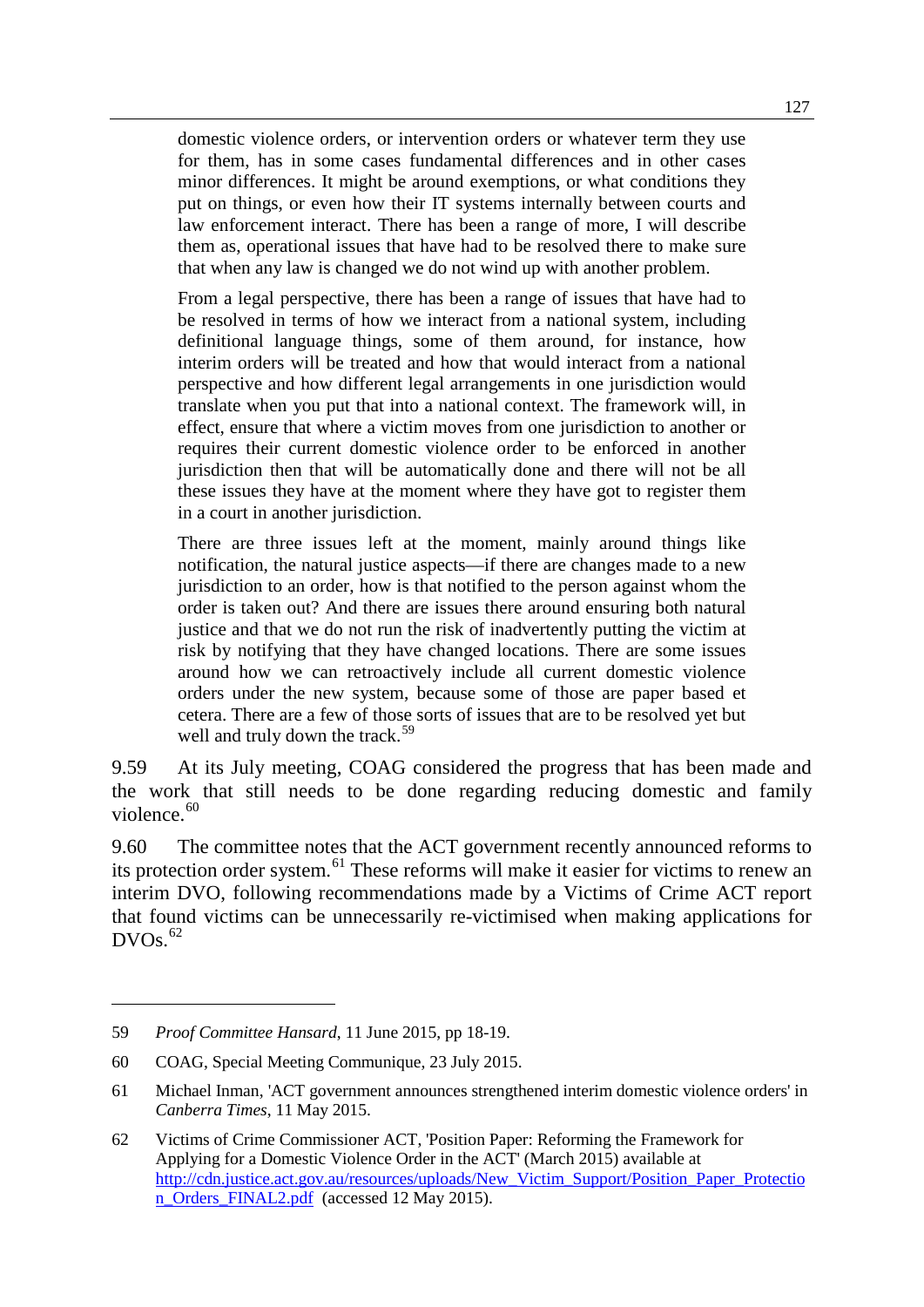## **Committee view**

9.61 The committee understands that the multiple legal frameworks dealing with domestic and family violence are complex and, moreover, that domestic and family violence cases are mostly handled by state and territory legal systems.

9.62 However, there are some responsibilities that the Commonwealth does have including funding some aspects of legal aid, oversight of the Family Law Act and the Family Court system and leading work to coordinate legal systems across jurisdictions.

# *Coordination*

9.63 Given comprehensive reviews undertaken in this area the committee was concerned by the apparent lack of progress reported by stakeholders.

9.64 The National Plan includes a commitment to consider the recommendations in the  $2010$  report by the ALRC and NSWLRC.<sup>[63](#page-17-0)</sup> The status of this response is not currently clear, and reporting frameworks for this process have also not been made public. The committee believes that using the Evaluation Plan for the National Plan (Justice responses are effective) would be the most effective way of providing a coordinated response.

## **Recommendation 16**

**9.65 The committee recommends that the Evaluation Plan for the National Plan include a coordinated status report on the consideration of the recommendations in the 2010 report by the Australian and NSW Law Reform Commissions.** 

# *Training*

-

9.66 The committee heard how the training and resources on domestic and family violence that are available to legal professionals in the Family Court system could be improved.

9.67 Better knowledge across the Family Court system about the nature and extent of domestic and family violence would be a positive step towards helping victims get the assistance they need.

9.68 The committee understands the ALRC report recommended the development of a bench book by the Commonwealth and jurisdictions for use in the Family Court system. The committee notes that on 9 June 2015, the government announced that work has commenced on a National Family Violence Bench Book, which will be available in June 2017.<sup>[64](#page-17-1)</sup>

128

<span id="page-17-0"></span><sup>63</sup> Department of Social Services, *Submission 57*, Attachment 1 (National Plan), p. 27.

<span id="page-17-1"></span><sup>64</sup> Attorney-General, Senator the Hon George Brandis QC and the Minister Assisting the Prime Minister for Women, Senator the Hon Michaelia Cash, 'National Family Violence Bench Book', Media release, 9 June 2015.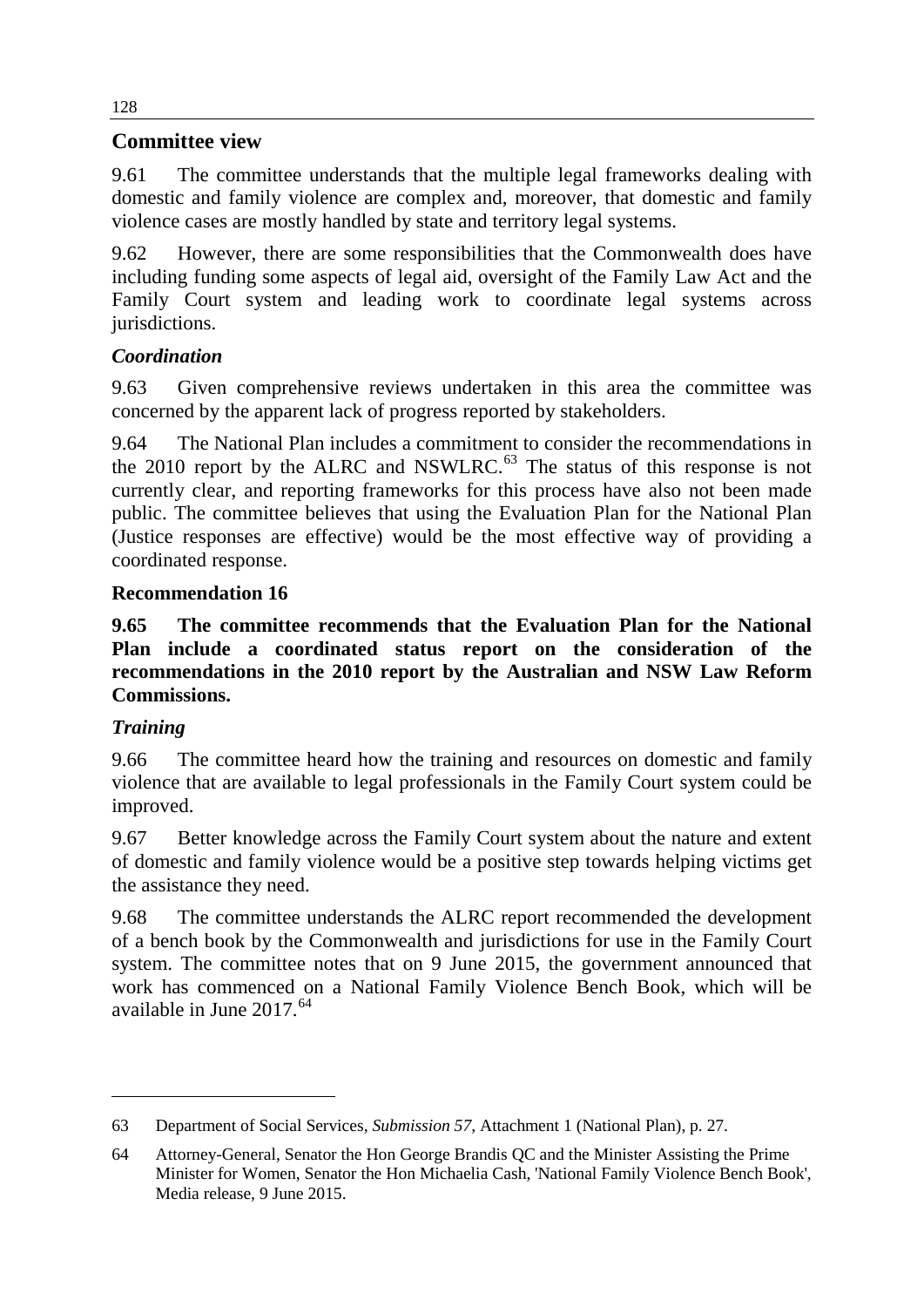9.69 The committee is also aware that the 2010 ALRC Report recommended the Attorney-General's Department coordinate the collaborative development and training relating to domestic and family violence for all professionals who encounter family violence in the legal sector, including Family Court report writers.<sup>[65](#page-18-0)</sup> The government agreed to this in principle in its official response to the ALRC recommendations, highlighting that some training programs were already underway.<sup>[66](#page-18-1)</sup>

9.70 The committee acknowledges information provided by the family law courts through the Attorney General's Department<sup>[67](#page-18-2)</sup> regarding the training of report writers. While these efforts are welcome, evidence received by the committee suggests there is still work to be done with witnesses highlighting the importance of consistent training and evaluation of report writers.

# **Recommendation 17**

**9.71 The committee recommends the Commonwealth Government through the Attorney-General's Department, coordinate the development of consistent training for and evaluation of family consultants who write family reports for the Family Court alongside the development of a national family bench book by June 2017.** 

# **Recommendation 18**

**9.72 The committee recommends the Commonwealth Government, through the Attorney-General's Department and COAG, facilitate the training of all judicial officers who preside over family violence matters, alongside the development of a national family bench book by June 2017.** 

# *DVOs*

-

9.73 The committee heard evidence of how the DVO system should be harmonised across Australia, so that if a protection order is issued in one jurisdiction, it should be automatically recognised in all others.

9.74 The committee understands that work to harmonise DVOs across jurisdictions is underway, including work being done by CrimTrac. The committee notes that in early 2015, the government announced this work would be a priority for the COAG agenda for 2015. In its interim report the committee noted that this was reannouncement of this issue and urged the Commonwealth Government to expedite the work. Given the amount of time since the issue was first raised and the admission following the 17 April 2015 COAG meeting that is it likely to take at least another 12 months, the committee urges all jurisdictions to work through COAG to have this framework in place as soon as possible. The committee notes that at its meeting on

<span id="page-18-0"></span><sup>65</sup> Recommendation 22-5 of the ALRC and NSWLRC, *Family Violence – a National Legal Response*, ALRC Report 114/ NSWLRC Report 128 (2010).

<span id="page-18-1"></span><sup>66</sup> 'National response to recommendations from the ALRC Report into family violence that jointly affect the Commonwealth, States and Territories', pp 3-4.

<span id="page-18-2"></span><sup>67</sup> See answers to questions on notice from 11 June 2015 hearing received from the Attorney-General's Department on 2 July 2015.